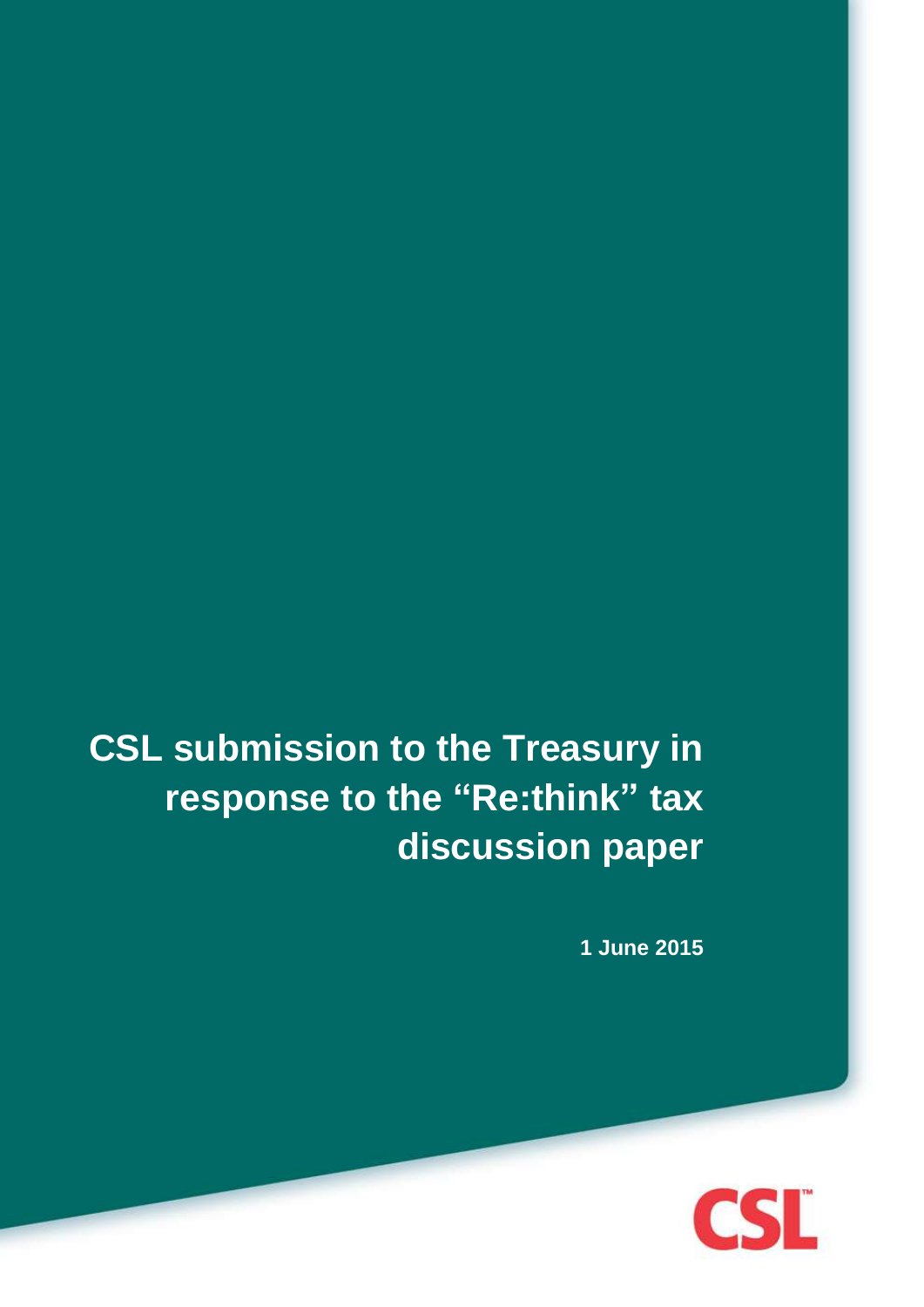

### <span id="page-1-0"></span>**Summary of comments and recommendations**

In March 2015, the Commonwealth Government of Australia released a tax discussion paper entitled 'Re:think,' subtitled 'Better tax system, better Australia,' which places tax reform as central to its policy agenda to 'to build jobs, growth and opportunity.' CSL welcomes the opportunity to participate in this review.

CSL Limited is a global biotechnology company headquartered in Australia. It is Australia's eighth largest public company and Australia's largest advanced manufacturer with facilities in Australia, the US, Germany and Switzerland. CSL's advanced manufacturing is supported by substantial research and development ('R&D'), a large proportion of which take places here, in Australia. CSL invests globally in new products, new manufacturing, R&D and new R&D facilities. This investment supports our continued growth and brings with it new highly skilled, high wage jobs. Tax is one of the factors CSL has to consider when making these investments.

#### **The questions that CSL has addressed**

The Better Tax paper set out 66 discussion questions covering the breadth of the Australian tax system. Of these, CSL's submission addresses the following:

- 3. How important is it to reform taxes to boost economic growth? What tradeoffs need to be considered?
- 24. How important is Australia's corporate tax rate in attracting foreign investment? How should Australia respond to the global trend of reduced corporate tax rates?
- 31. To what extent should the tax system be designed to attract particular forms of inbound investment (for example, by distinguishing between active and passive or portfolio and non-portfolio)? If so, what principles should inform this?
- 38. In what circumstances is it appropriate for certain types of businesses to be subject to special provisions? How can special treatment be balanced with the goal of a fair and simple tax system?
- 39. Does the R&D tax incentive encourage companies to conduct R&D activities that would otherwise not be conducted in the absence of government support? Would alternative approaches better achieve this objective and, if so, how?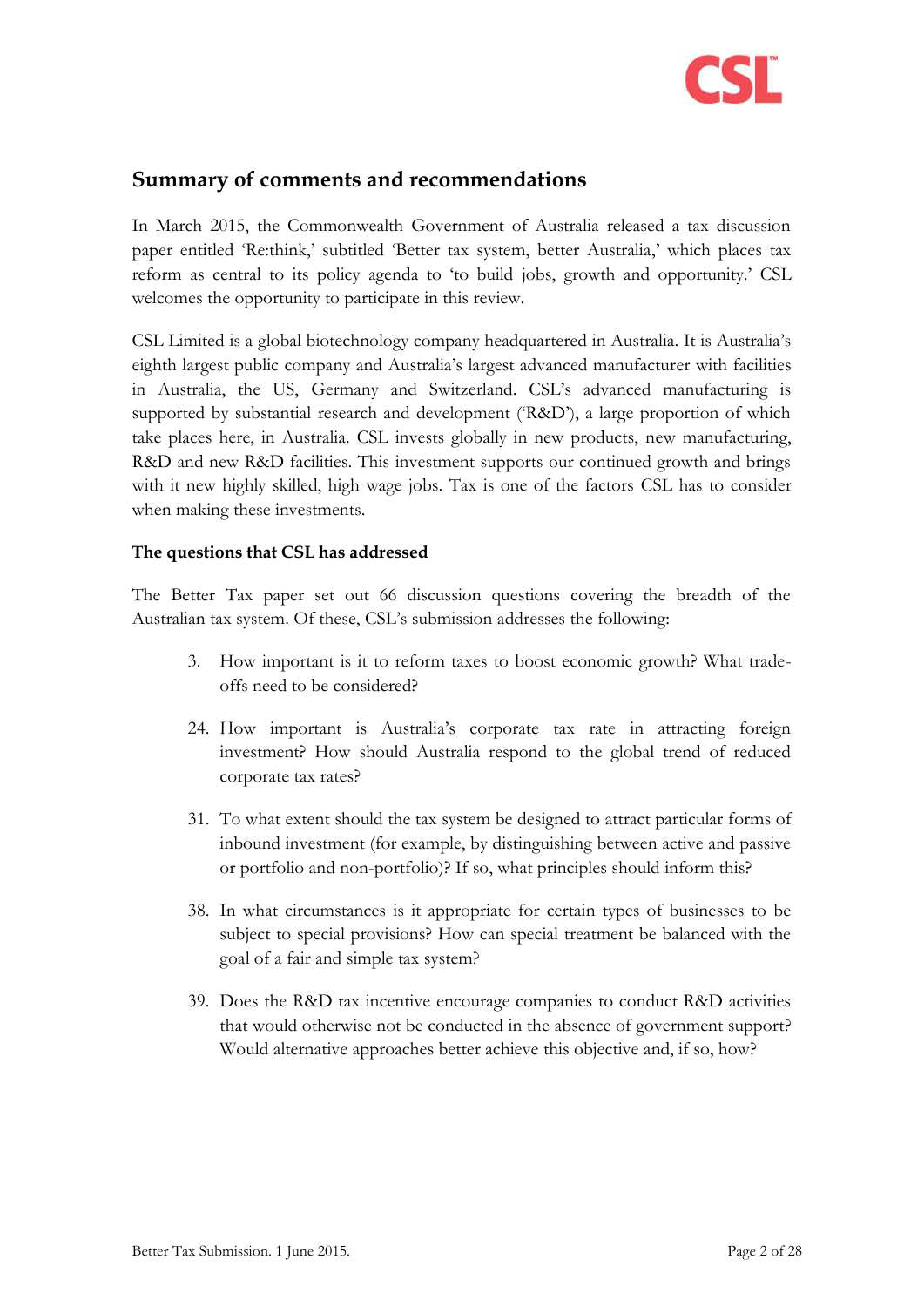

#### **Australia's corporate tax is uncompetitive**

Australia has an uncompetitive corporate tax rate compared to its OECD peers. Australia's effective tax rate of 25.9% was the equal  $7<sup>th</sup>$  highest in the OECD in 2013, above that of Italy (24.5%), Germany (24.4%) and Canada (18.6%). It has one of only seven effective marginal corporate tax rates for large businesses that has remained unchanged since 2005.

Countries such as the UK, US, Germany, Switzerland, Ireland and Singapore have non-tax attributes that make them desirable locations for the advanced manufacture of novel products, such as availability of skilled staff and closeness to major markets. Some also have considerably lower effective corporate tax rates than Australia, often no higher than 10%. By way of example, since 2013, the UK has reduced its corporate tax rate to 20% and has established a lower 10% rate for income derived from eligible patents under the so called 'Patent Box' tax concession (which would be applicable to some of CSL's investments).

#### **The importance of the advanced manufacturing sector**

CSL operates in the advanced manufacturing sector, a sector characterised not so much by the type of industry but by manufacturing businesses that generate high value by investing in and developing new knowledge and processes, as revealed through measures such as R&D intensity and the use of highly skilled (professional or university educated) workers.

CSL concurs with the Commonwealth Government that this sector has substantial potential to grow and contribute to the Australian economy, and with the Prime Minister that it is an important target for growth. However, over the last five years, its growth has lagged the economy as a whole, and has not offset the decline in growth in traditional manufacturing, nor increased employment.

Growth in advanced manufacturing requires investment. But investment in the sector is particularly sensitive to corporate tax rates because it generates high (i.e. taxable) value and because the investment is typically footloose; an increasing number of jurisdictions provide the educated and highly skilled workers that this type of manufacturing demands.

In CSL's view, Australia will not be able to substantially grow the advanced manufacturing sector, by attracting new advanced manufacturing to supply global markets, unless it has a competitive corporate tax rate.

#### **The importance of investment in R&D**

R&D is an important input for advanced manufacturing. CSL has been broadly supportive and appreciative of government support for R&D through the tax system. CSL undertakes a significant amount of its R&D in Australia, in part a reflection of this support.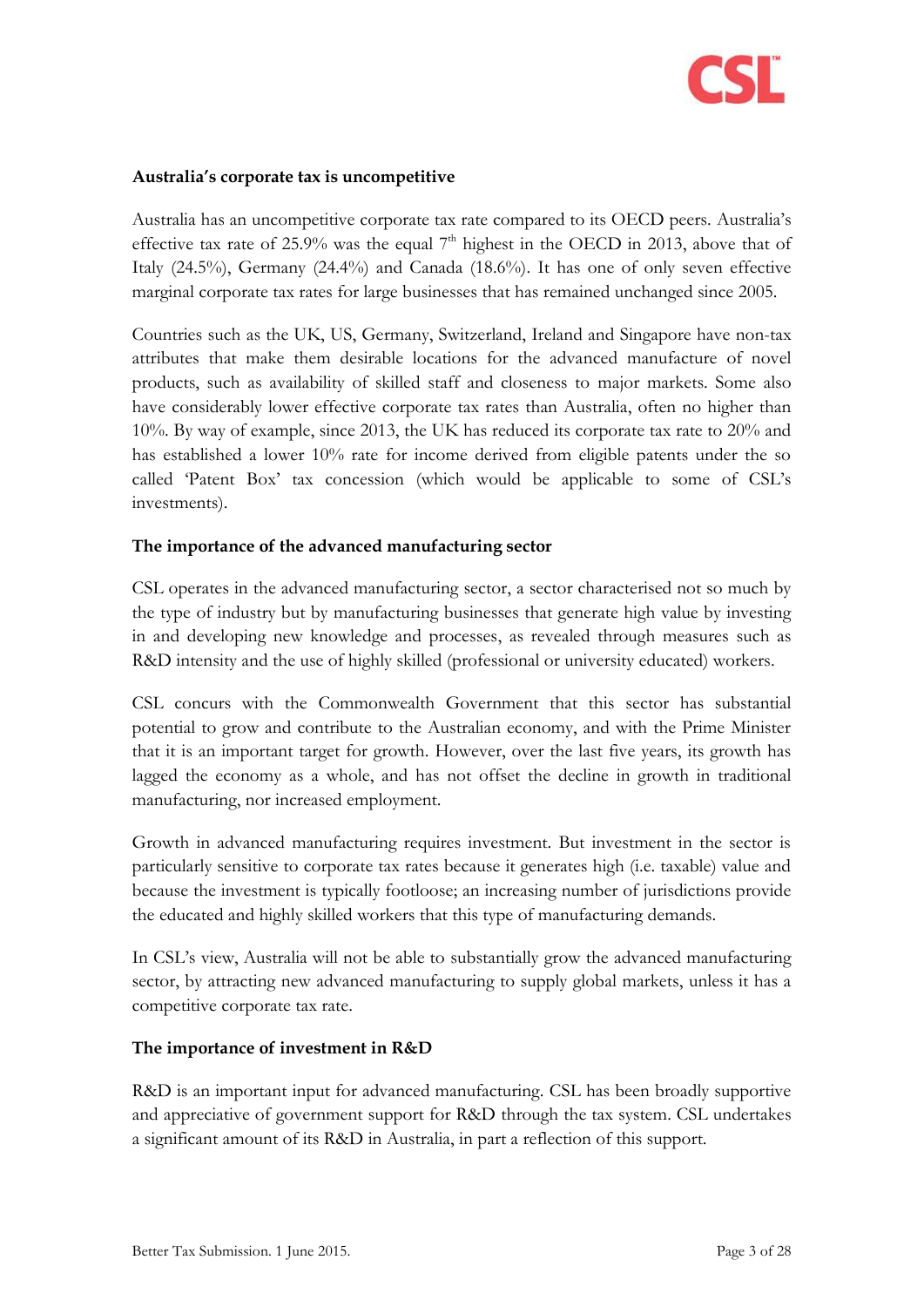

CSL is therefore concerned that the Tax Superannuation Laws Amendment (2015 Measures No.3) Bill 2015 proposes to drop the refundable tax offset from 45% to 43.5% and the non-refundable tax offset from 40% to 38.5%. CSL is also concerned about the recently introduced \$100m cap on eligible R&D. The rate reductions and cap are themselves unfortunate, but so too are the continual changes in R&D support arrangements, which increase the risk of long-term investment in R&D. In CSL's view, these are retrograde measures. They make Australia a less attractive location for R&D and, because R&D is an essential complement to advanced manufacturing, detract from rather than enhance the prospects for advanced manufacturing in Australia.

#### **CSL recommends an Advanced Manufacturing Tax incentive**

Based on our own experience of investing in R&D and advanced manufacturing to support a global supply chain, CSL recommends that the Commonwealth Government introduce an Advanced Manufacturing Tax incentive comprising:

- a corporate tax rate of not more than 10% on new advanced manufacturing;
- qualification for the advanced manufacturing tax will require:
	- o new investment in advanced manufacturing facilities in Australia;
	- o the value of which is substantially derived from identifiable and valuable qualifying IP, including but not limited to patents; and
	- o the qualifying IP should be either developed in Australia or, if it is acquired IP, significantly enhanced through further expenditure under Australian ownership.

#### **Potential impact**

CSL believes that an Advanced Manufacturing Tax incentive will deliver significant benefits to the Australian economy. In CSL's view, it represents the single most important step towards improving Australia's poor record of commercialising its high quality R&D base.

CSL would not expect the Advanced Manufacturing Tax to reduce government tax revenues in the short term. In the longer term, perhaps five years, CSL would expect it to increase tax revenues by stimulating much greater growth and employment in the advanced manufacturing sector than would otherwise arise.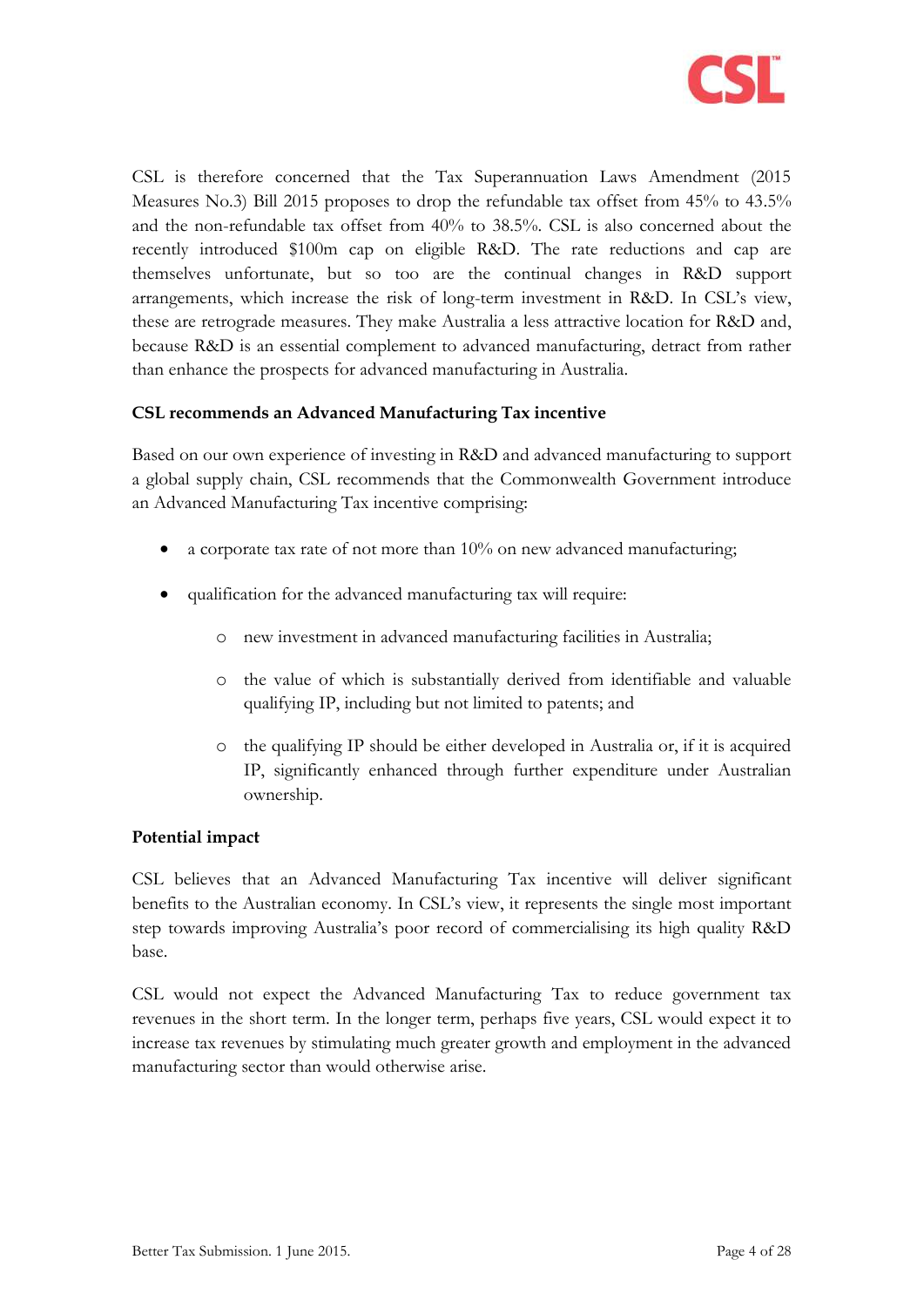

# **Table of contents**

| 3.3. Advanced manufacturing is particularly sensitive to tax rates 16 |  |  |
|-----------------------------------------------------------------------|--|--|
|                                                                       |  |  |
|                                                                       |  |  |
|                                                                       |  |  |
|                                                                       |  |  |
|                                                                       |  |  |
|                                                                       |  |  |
|                                                                       |  |  |
|                                                                       |  |  |
|                                                                       |  |  |
|                                                                       |  |  |

## **Figures and tables**

| Figure 4. Effective marginal tax rates of selected OECD countries, 2005-201316 |  |
|--------------------------------------------------------------------------------|--|
|                                                                                |  |
|                                                                                |  |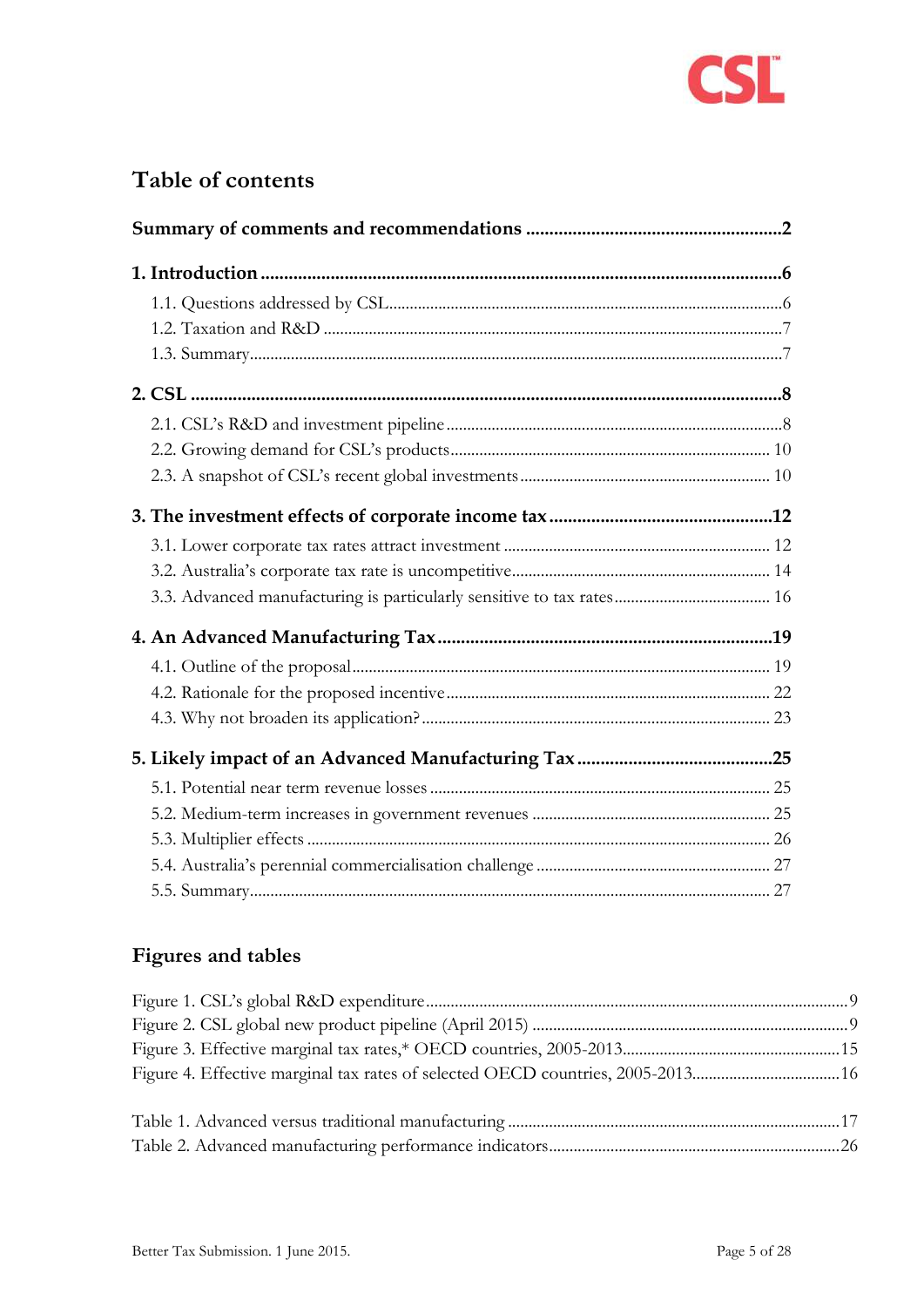

## <span id="page-5-0"></span>**1. Introduction**

In March 2015, the Commonwealth Government of Australia released a tax discussion paper entitled 'Re:think,' subtitled 'Better tax system, better Australia'. The forward to this paper, 'Better Tax,' places tax reform as central to its policy agenda to 'to build jobs, growth and opportunity.' CSL welcomes the opportunity to participate in this review.

CSL Limited is a global biotechnology company headquartered in Australia. It is Australia's eighth largest public company and one of Australia's largest advanced manufacturer with facilities in Australia, the US, Germany and Switzerland. CSL's advanced manufacturing is supported by substantial research and development ('R&D'), a large proportion of which take places here, in Australia. CSL invests globally in new products, new manufacturing, R&D and new R&D facilities. This investment supports our continued growth and brings with it new highly skilled, high wage jobs. Tax is one of the factors CSL has to consider when making these investments.

CSL is also mindful that Australia must be able to pay for the public services that the community demands. Accordingly, our focus is on changes that, based on CSL's own investment decision making, are likely to have the greatest impact on jobs and growth while sustaining rather than undermining this important revenue imperative.

#### <span id="page-5-1"></span>**1.1. Questions addressed by CSL**

While the Better Tax paper set out 66 discussion questions covering the breadth of the Australian tax system, CSL's submission addresses only a subset of those questions, primarily in relation to how corporate tax affects the investment decisions of companies that, like CSL, have a global investment perspective. Broadly, then, this submission can be viewed as addressing the following questions:

- 24. How important is Australia's corporate tax rate in attracting foreign investment? How should Australia respond to the global trend of reduced corporate tax rates?
- 31. To what extent should the tax system be designed to attract particular forms of inbound investment (for example, by distinguishing between active and passive or portfolio and non-portfolio)? If so, what principles should inform this?
- 38. In what circumstances is it appropriate for certain types of businesses to be subject to special provisions? How can special treatment be balanced with the goal of a fair and simple tax system?

Addressing these questions inevitably impinges on question 3, namely how important is it to reform taxes to boost economic growth, and what trade-offs need to be considered?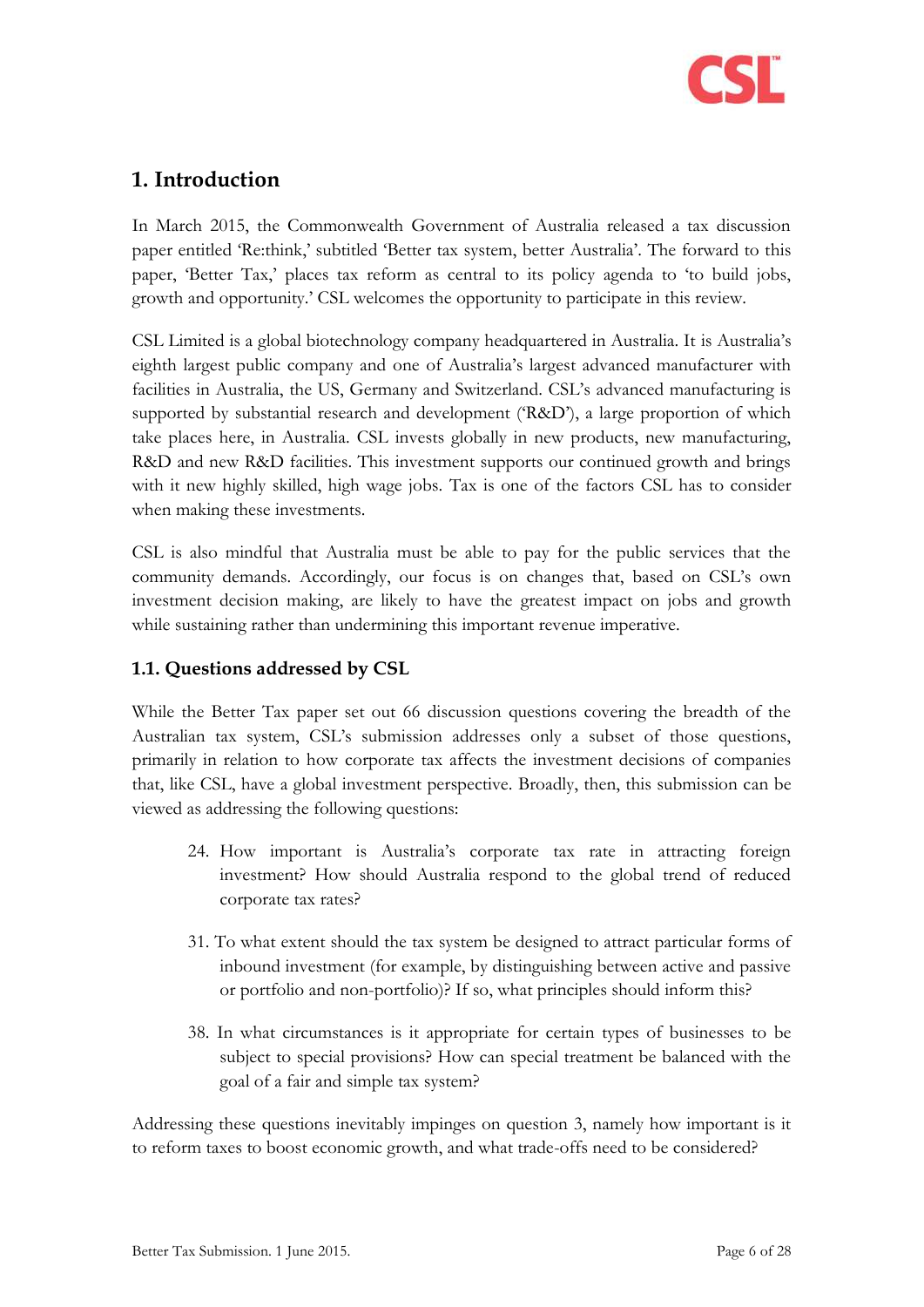

#### <span id="page-6-0"></span>**1.2. Taxation and R&D**

In addition, question 39 asks whether the R&D tax incentive encourage companies to conduct R&D activities that would otherwise not be conducted in the absence of government support, whether alternative approaches better achieve this objective and, if so, how? CSL spends more on R&D than any other Australian business involved in pharmaceuticals and advanced manufacturing. With CSL's main centre for R&D in Australia, CSL benefits from the R&D tax incentive. While CSL has identified areas where government support for R&D could be more effective, CSL is broadly supportive of the current level of support through the tax system.

<span id="page-6-2"></span>CSL has addressed this issue in a number of other submission, so does not repeat that material in detail here. <sup>1</sup> However, CSL is concerned that the Tax Superannuation Laws Amendment (2015 Measures No.3) Bill 2015 proposes to drop the refundable tax offset from 45% to 43.5% and the non-refundable tax offset from 40% to 38.5%. CSL is also concerned about the recently introduced \$100m cap on eligible R&D. The rate reductions and cap are themselves unfortunate, but so too are the continual changes in R&D support arrangements, which increase the risk of long-term investment in R&D. In CSL's view, these are retrograde measures. They make Australia a less attractive location for R&D and, because R&D is an essential complement to advanced manufacturing, detract from rather than enhance the prospects for advanced manufacturing in Australia.

#### <span id="page-6-1"></span>**1.3. Summary**

-

We conclude that Australia would benefit from some changes to corporate tax. In short, CSL believes that Australia's current levels of corporation tax makes Australia uncompetitive as a location for investment in new advanced manufacturing facilities. As a result, despite some manifest advantages that Australia does possess, such as a successful research and education base, Australia fails to capture globally footloose investment. Australia then fails to capture all the follow-on benefits that this footloose investment would otherwise deliver.

CSL believes that, if Australia wants to knit itself into global supply chains and create and sustain highly skilled, high wage jobs, it must become a much more competitive location for investment in advanced manufacturing. Tax is the most important impediment to this goal.

<sup>1</sup> See CSL (December 2006) *Submission to the Productivity Commission Research Study into Public Support for Science and Innovation in Australia*, CSL (April 2008) *Submission to the Review of the National Innovation System*, CSL (July 2014) *CSL Submission to the Senate Reference Committee Inquiry into Australia's Innovation System*, CSL (December 2014) *Boosting the commercial returns from research, a CSL submission to the Department of Education and the Department of Industry* and CSL (March 2012) *Submission to the McKeon Strategic Review of Health and Medical Research*.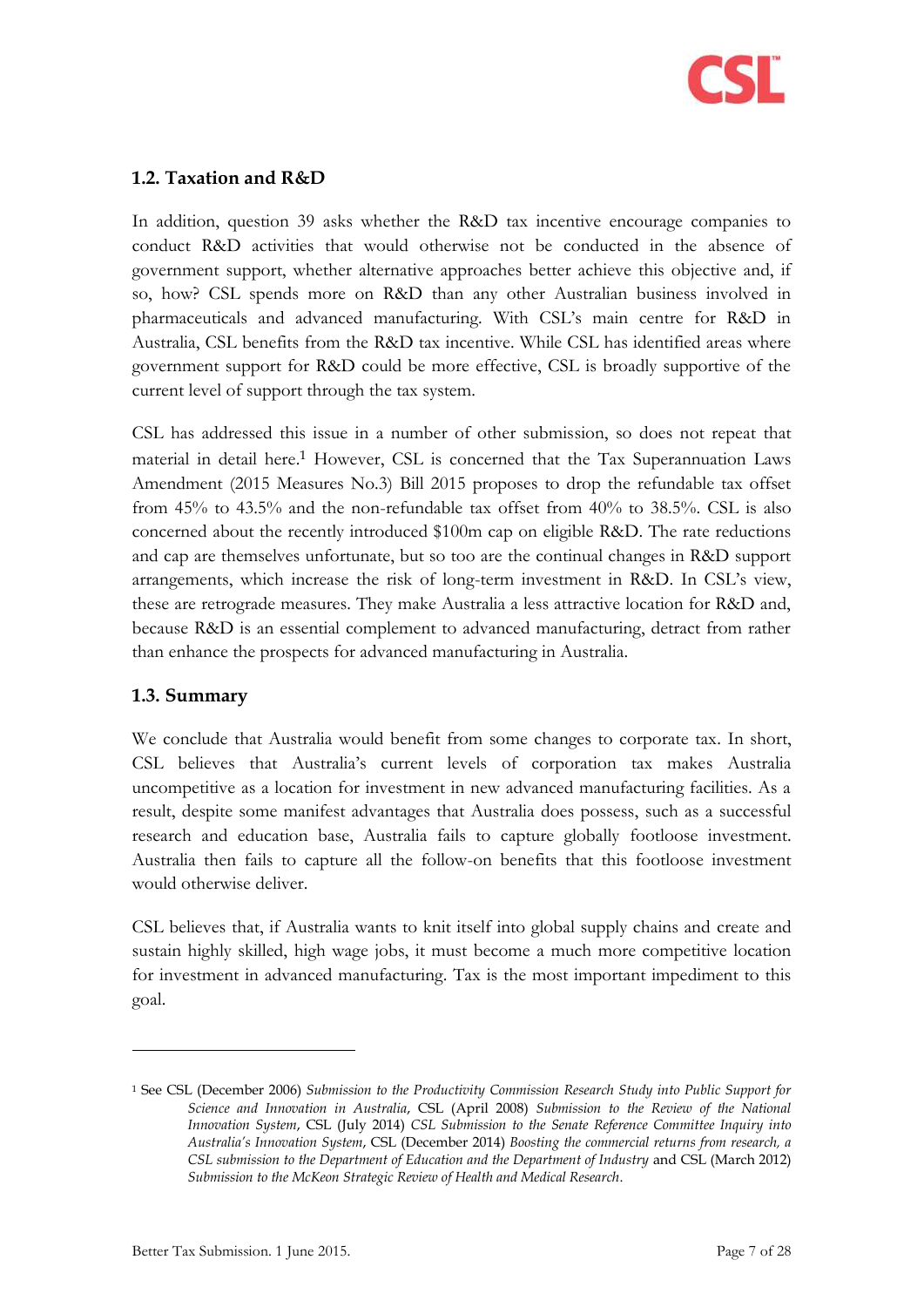

## <span id="page-7-0"></span>**2. CSL**

CSL Limited is Australia's largest biotechnology company, with a market capitalisation of around A\$44bn, and over 13,000 employees globally. CSL develops, manufactures, and markets pharmaceutical products of biological origin to treat and prevent serious human medical conditions. The CSL Group, headquartered in Melbourne Australia, operates globally while maintaining a substantial R&D presence in Melbourne, Australia.

CSL was established in 1916 to provide the Australian community with human vaccines and sera that could not be guaranteed in the event of war. CSL continues with that proud tradition, supplying products of national interest such as seasonal and pandemic influenza vaccines, plasma products made from Australian plasma, antivenins and other vaccines.

CSL was incorporated in 1991 and sold by the Commonwealth Government in 1994. CSL's evolution into a global speciality biopharmaceutical company involved the acquisition of the Swiss Red Cross fractionator ZLB (2000), US blood collection centres from NABI (2001) Aventis Behring (2004). Since then, CSL has consolidated its position as a leader in the global market for plasma-derived medicines and as an innovator in these products, vaccines, and recombinant proteins. CSL is also a global leader in influenza vaccine, a position that it has consolidated with its impending acquisition of Novartis' global influenza vaccine business (which will also extend CSL's manufacturing base into the UK).

In 2013/14, CSL's Australian operations comprised total sales of A\$935 million, including A\$185 million in export sales; A\$252 million paid in wages and salaries to Australian workers; A\$758 million in goods and services bought from other Australian and overseas businesses; and 1,816 full-time equivalent employees. Globally, CSL had total sales revenue if US\$5,335m and a total R&D expenditure of US\$466m.

CSL expects to continue to make substantial investments in R&D and new manufacturing facilities across its global network. Over the next decade these could well amount to \$15bn or so, roughly divided between both.

#### <span id="page-7-1"></span>**2.1. CSL's R&D and investment pipeline**

CSL has continued to increase its R&D expenditure (see [Figure 1\)](#page-8-0), which remains a cornerstone of CSL's growth plans. CSL has a successful R&D track record. For example, CSL successfully advanced<sup>2</sup> research relating to a potential HPV vaccine to the stage where it was ready for development into the global product Gardasil® by Merck, as a result of which CSL earned a royalties flowing back into Australia of US\$117m in 2013/14 alone.

<sup>2</sup> This was done through its collaboration with Professor Ian Fraser at the University of Queensland.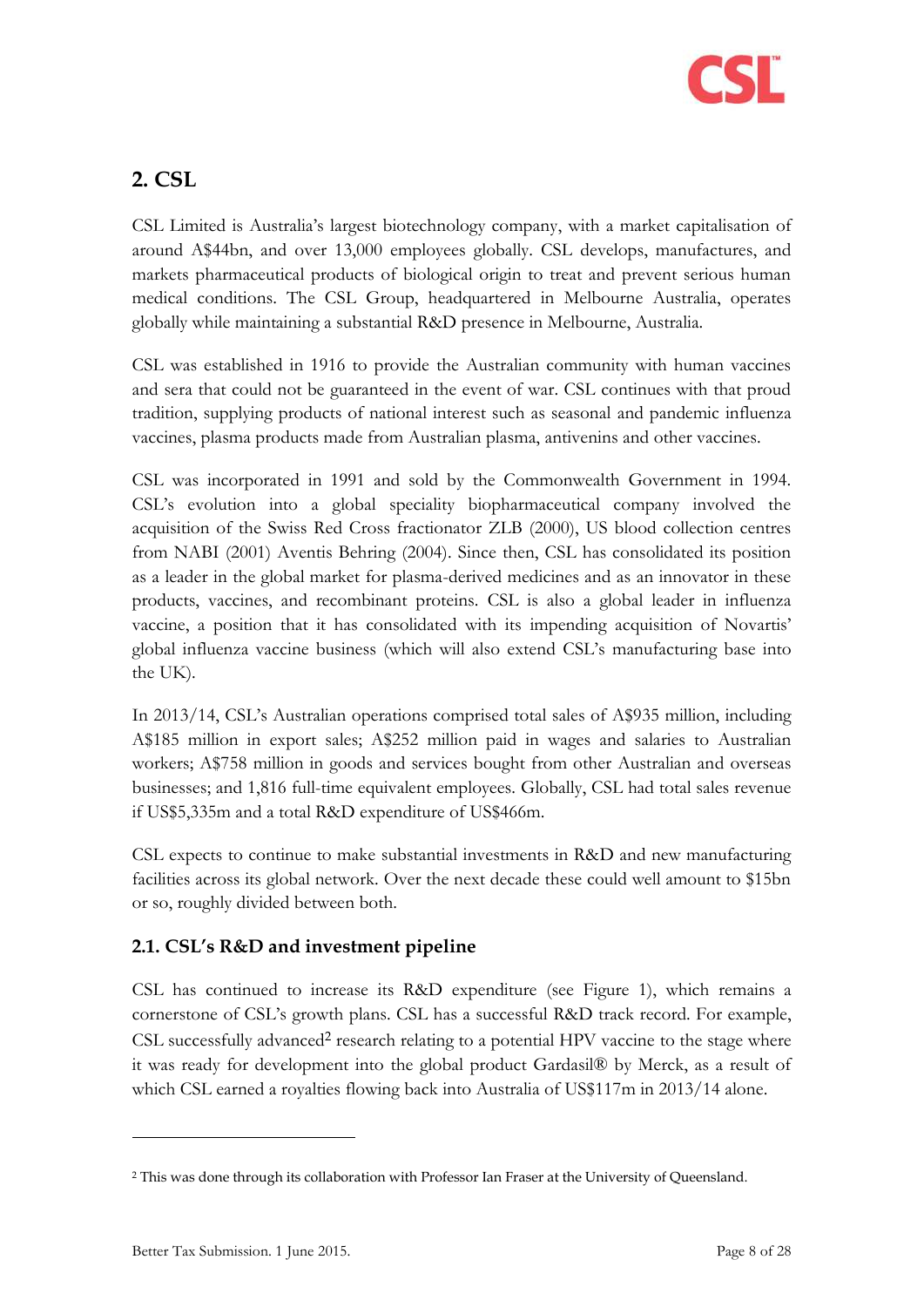



<span id="page-8-0"></span>**Figure 1. CSL's global R&D expenditure**

CSL now has sufficient resources, skills and global reach to take innovative products from the discovery phase through to the market. That process is best exemplified by CSL's portfolio of recombinant blood clotting factors (referred to by their R&D project codes - CSL627, CSL654, CSL689), three of CSL's innovative products that are in the later stages of their clinical development (see [Figure 2\)](#page-8-1).

<span id="page-8-1"></span>



CSL's constructed its Biotechnology Manufacturing Facility ('BMF') at Broadmeadows for the development and initial manufacture of its recombinant blood clotting factors. CSL received both Victorian State and Commonwealth support for this facility, highlighting the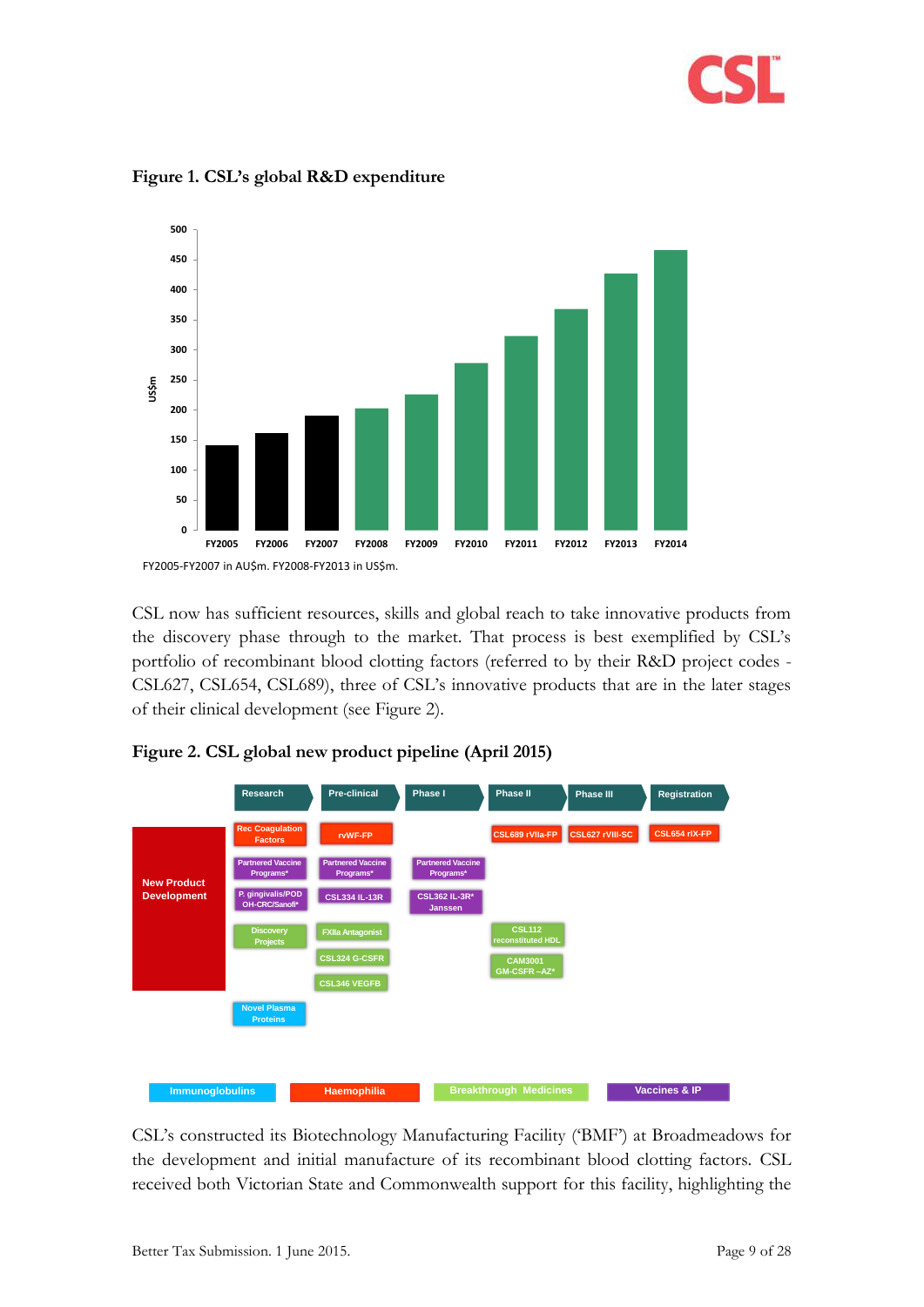

importance of all levels of government in facilitating such investments. The BMF is capable of supporting such recombinant products through clinical trial phases into to early commercialisation. CSL is now in the process of developing a large scale advanced manufacturing facility suitable for global commercialisation of these new recombinant coagulation factors.

#### <span id="page-9-0"></span>**2.2. Growing demand for CSL's products**

Global demand for our products has grown by close to 7% per annum for the last 5 years and is likely to continue to do so. Accordingly, CSL is continuing to invest in new capacity for existing products.

CSL's global supply chain for the supply of plasma-derived medicines spans three continents with manufacturing located in four different countries Australia, the US, Germany and Switzerland. These facilities operate as an integrated whole, with each location specialising in the production of particular products or intermediates. Hence, for example, CSL's facility at Kankakee the US performs most of the primary fractionation<sup>3</sup> of human plasma, producing some finished products, such as albumin, and intermediates which are transferred to other sites for further processing. One of these intermediates is transferred to Bern, Switzerland, for processing into the finished intravenous immunoglobulin (IVIg), Privigen®. There are similar exchanges between all the sites.

#### <span id="page-9-1"></span>**2.3. A snapshot of CSL's recent global investments**

CSL's operating paradigm, which has been in place now for many years, establishes main manufacturing sites as the entrepreneurial centres for each product. Those manufacturing sites then hold the intellectual property ('IP') for the products and processes alongside the manufacturing and R&D resources necessary to maximise commercial value. In CSL's view, the model is commercially efficient in that sites are then responsible for the maintenance of the value of that IP (through appropriate lifecycle management and market development R&D), exploiting the scope economies that arise from co-location of biological manufacturing, R&D and IP.

Bern, Switzerland, is the entrepreneurial centre for Privigen®. When CSL needed to expand capacity, it decided, for a number of reasons such as security of the supply chain, to do so at Broadmeadows in Australia. With Bern as the entrepreneurial centre for Privigen®, the commercially appropriate mode for Broadmeadows is to contract manufacture Privigen® for Bern, with Bern bearing the commercial risk of the product consistent with its entrepreneurial role. In the same vein, CSL has recently committed to a new site for the manufacture of another of its existing plasma products, Alburex®, to meet growth in global demand. Broadmeadows was once again the successful site within CSL's

<sup>&</sup>lt;sup>3</sup> The first of a number of processes in the manufacture of plasma derived medicines.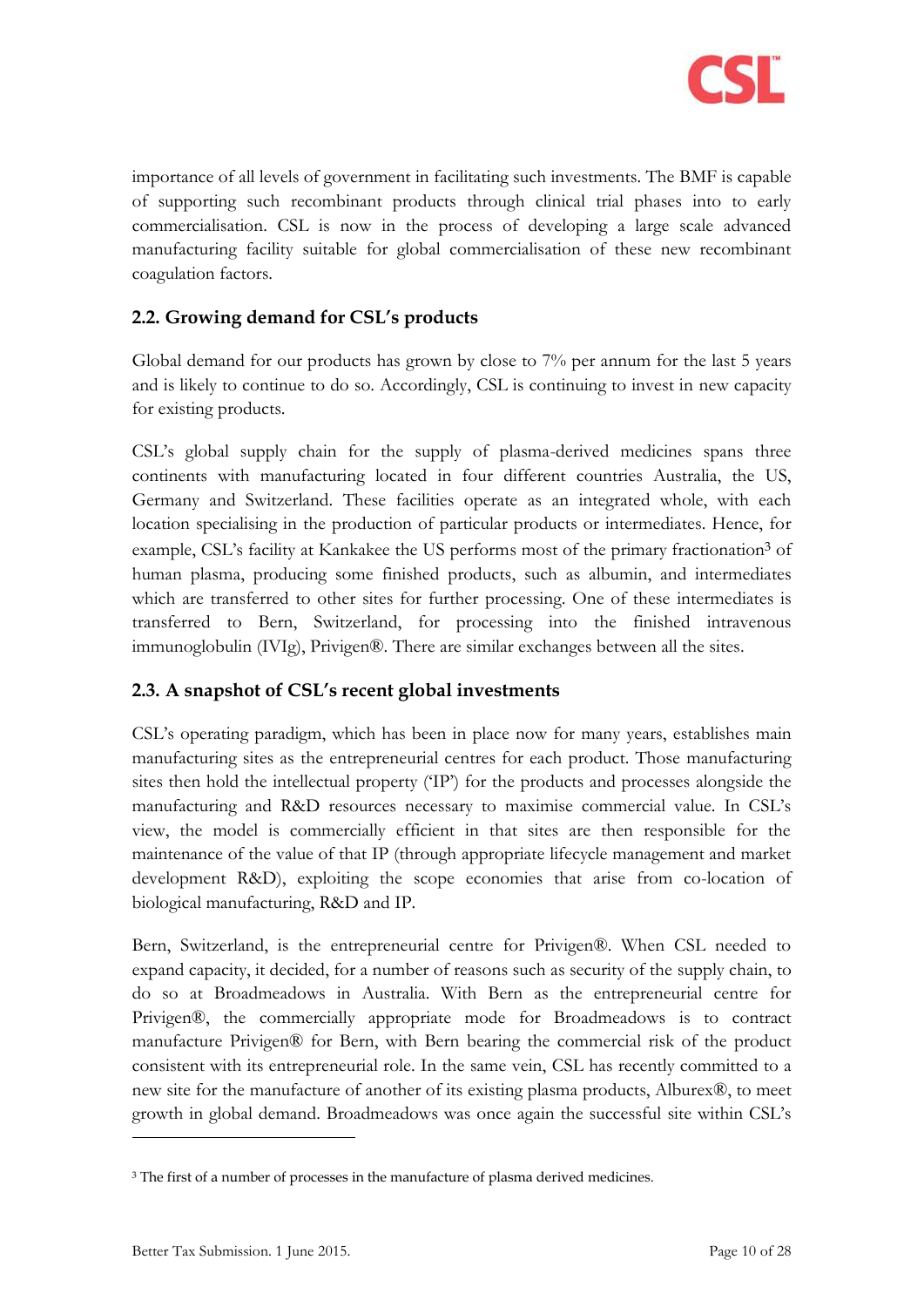

supply chain, operating the same contract manufacturing model as for Privigen®. CSL has been assisted greatly by State and Commonwealth governments in these and other projects in Australia.

#### **2.3.1 Manufacturing capacity for CSL627, CSL654, CSL689**

As noted above, CSL recently committed to a large scale manufacturing facility for its new recombinant coagulation products. CSL undertook an extensive analysis of alternative sites for this new manufacturing facility, looking to find a jurisdiction likely to maximise the value of the new products to CSL's shareholder. The candidate countries included *inter alia* Australia, Ireland, Singapore and Switzerland. The selection criteria were broad encompassing factors such as availability of suitably skilled staff, labour costs and flexibility, geographical proximity to important target markets, corporate tax rates, and extent of government assistance.<sup>4</sup>

The result of the review was that Switzerland was chosen as the site for development. Consistent with CSL's preferred operating paradigm, the new manufacturing facility will be the entrepreneur centre for these products, owning the necessary IP and responsible for continuing to develop and exploit that IP. Since the IP for the new recombinant coagulation products during its early development was held in and paid for from Australia (where CSL has its centre of excellence for earlier stage R&D for novel products), the new manufacturing facility has purchased the necessary IP from Australia on an arms-length basis through a once-off payment of US\$100m to be followed by a series of technical and commercial milestone payments and an appropriate royalty rate on commercial sales. This constitutes taxable revenue in Australia in the same way as some third party arrangements are structures e.g. as the royalties paid by Merck to CSL on its Gardasil® sales.

The difference in the effective corporate tax rates between Switzerland and Australia, 10% as opposed to 30%, while certainly not the only factor in Switzerland's favour, was significant. In this regard, CSL's decision making processes appear to be consistent with firms that face similar investment decisions.<sup>5</sup> In the following sections we set out why Australia's corporate tax rate is particularly disadvantageous for the footloose advanced manufacturing exemplified by this new recombinant manufacturing facility.

<sup>4</sup> Not simply financial assistance, although this was a consideration, but non-financial factors such as permitting etc.

<sup>5</sup> See, for example, Devereux MP (2007) *The Impact of taxation on the location of Capital, Firms and profit: a Survey of Empirical Evidence*, cited in [http://ec.europa.eu/taxation\\_customs/resources/documents/](http://ec.europa.eu/taxation_customs/resources/documents/%20taxation/gen_info/economic_analysis/tax_%20papers/taxation_paper_15_en.pdf)  [taxation/gen\\_info/economic\\_analysis/tax\\_ papers/taxation\\_paper\\_15\\_en.pdf](http://ec.europa.eu/taxation_customs/resources/documents/%20taxation/gen_info/economic_analysis/tax_%20papers/taxation_paper_15_en.pdf) at p10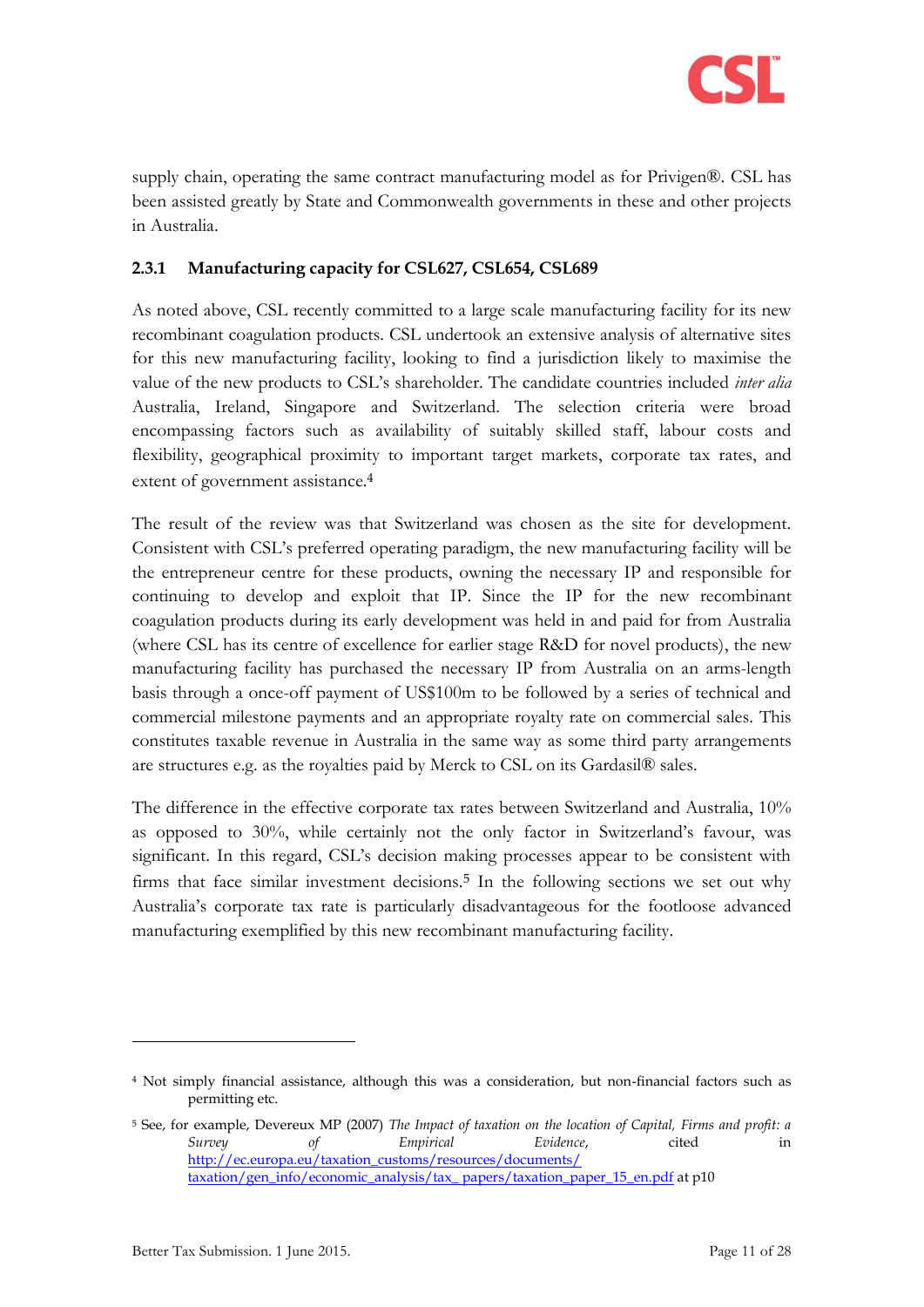

## <span id="page-11-0"></span>**3. The investment effects of corporate income tax**

Businesses make investment decisions based on a number of factors that influence the expected return. These include taxes on profits, the value of the tax savings from depreciation allowances, as well as a range of non-tax dependant other factors; for example, a country's economic and industrial structure, the size of the market, the availability of skilled personnel, labour costs, overall supply chain costs, the level of economic openness, and the extent of IP protection all contribute to the decision on whether to commit to an investment.<sup>6</sup>

Hence, for multinational firms operating at a global level, a favourable taxation system in and of itself will not necessarily create an attractive investment environment. However, where multiple countries with a similarly favourable investment climate are competing to attract direct investment, tax competition can play a critical role for footloose firms deciding whether to invest in a particular country or region. This is widely recognised. As the Institute of Fiscal Studies<sup>7</sup> ('IFS') in the UK has noted:<sup>8</sup>

*It has long been recognised that corporate income taxes can distort incentives in a number of harmful ways, and they are thought to have a particularly damaging effect on economic growth. The income and activities of multinationals are particularly mobile and responsive to the tax rate*

#### <span id="page-11-1"></span>**3.1. Lower corporate tax rates attract investment**

This is supported by empirical evidence. Ireland and Singapore are frequently cited as having significantly advantageous corporate tax rates. Ireland has a flat corporate tax rate of 12.5%, compared to Singapore's  $17\%$  corporate tax rate<sup>9</sup> (noting that rates considerably lower than 17% are available on some types of investment). Both of these countries have been able to attract significant levels of inward direct investment despite the relatively small size of their economies. Between 2008 and 2012 Singapore attracted \$203.3 billion in

<sup>6</sup> OECD, 'tax incentives for research and development: trends and issues' (2002) http://www.oecd.org /sti/inno/2498389.pdf

<sup>7</sup> The IFS describes itself thus: '*The Institute for Fiscal Studies was founded in 1969. Established as an independent research institute, IFS was launched with the principal aim of better informing public debate on economics in order to promote the development of effective fiscal policy.*' [http://www.ifs.org.uk/about.](http://www.ifs.org.uk/about)

<sup>8</sup> IFS (26 February 2015) *£8 billion giveaway used to boost corporate tax competitiveness* available at [http://www.ifs.org.uk/publications/7609.](http://www.ifs.org.uk/publications/7609) 

<sup>9</sup> KPMG (2014) *Corporate tax rate survey 2014* [http://www.kpmg.com/IE/en/IssuesAndInsights/](http://www.kpmg.com/IE/en/IssuesAndInsights/%20ArticlesPublications/Documents/kpmg-2014-global-corporate-indirect-tax-survey-2.pdf)  [ArticlesPublications/Documents/kpmg-2014-global-corporate-indirect-tax-survey-2.pdf](http://www.kpmg.com/IE/en/IssuesAndInsights/%20ArticlesPublications/Documents/kpmg-2014-global-corporate-indirect-tax-survey-2.pdf)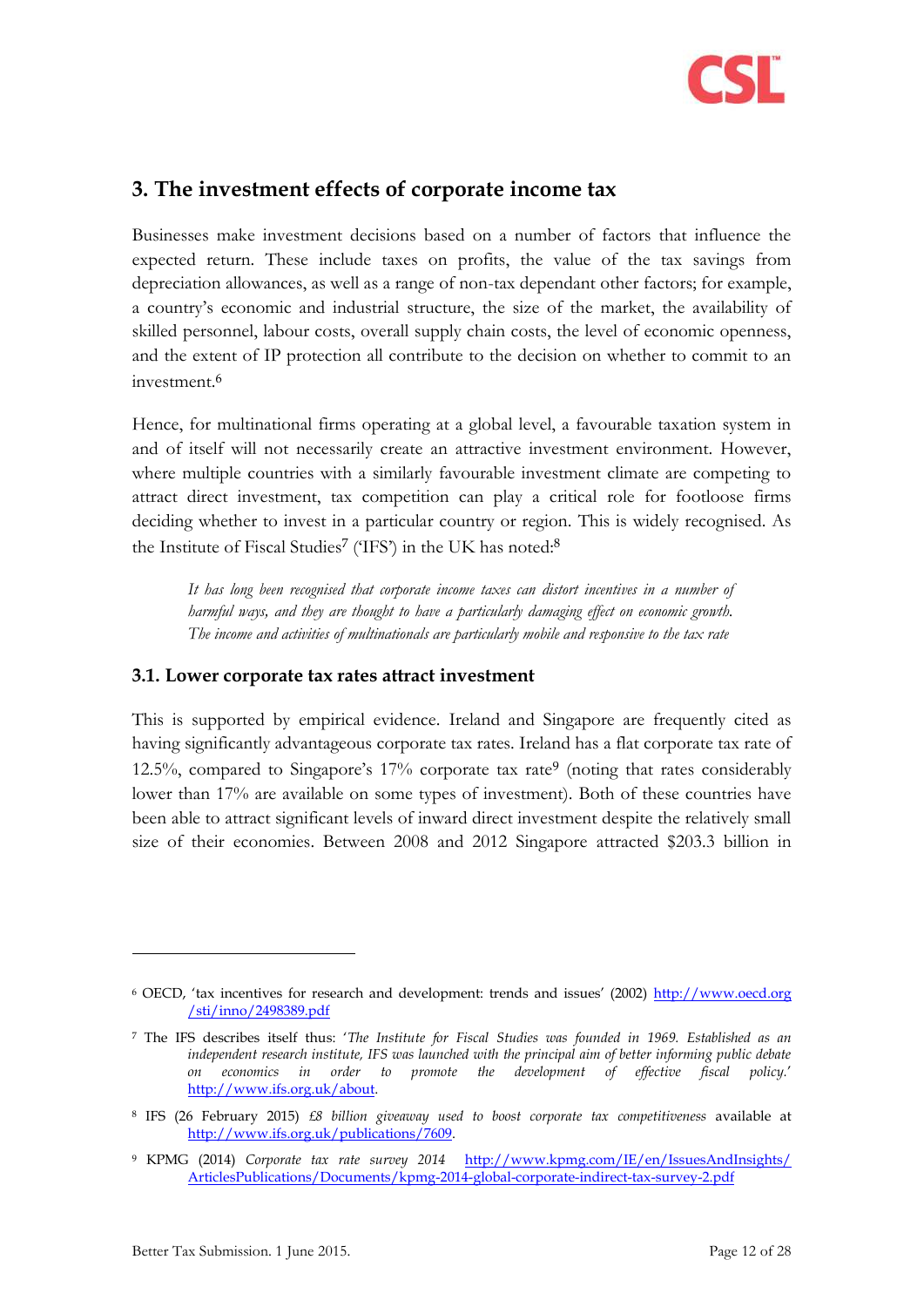

foreign direct investment ('FDI') inflows, equivalent to 74% of GDP, while Ireland attracted \$92.8 billion in FDI.<sup>10</sup>

Ireland's high-value manufacturing sector (equivalent to advanced manufacturing) now accounts for 23.3% of Ireland's GDP, well above the EU average of 15.1% and dramatically larger than the share in Australia of approximately 1.9%; indeed the whole of manufacturing in Australia represented only 6.5% of GDP in 2014 and is still in decline, with annual investment falling to a 12 year low of \$8.8 billion. Further, since 2010, employment in Ireland in the sector has increased by 6.5%, with the main drivers being Medical Technologies (14%), Computer and Electronic Equipment (6%) and the Chemicals sector  $(5\%)$ .<sup>11</sup>

At a more discreet level, in 2013 GlaxoSmithKline moved \$800 million worth of new investment to the UK to benefit from the Patent Box<sup>12</sup> tax scheme,<sup>13</sup> including the first manufacturing plant to be built by GSK in the UK in almost 40 years. GlaxoSmithKline CEO Andrew Witty noted that 'when implemented, the patent box has the potential to transform the way in which the UK is viewed by companies such as GSK as a location for new investments in high added-value R&D and manufacturing'.<sup>14</sup>

This appears to be part of a wider trend associated with the improving competitiveness of the UK from a corporation tax perspective. UK Trade and Investment (UKTI) reported last year that the UK attracted more inward investment projects in the 2013-14 year than in any year since records began in the 1980s: 1,773 projects, creating 66,390 new jobs.<sup>15</sup> They also reported that the UK is attracting the largest number of FDI projects in Europe, and is the largest recipient of capital investment in Europe.<sup>16</sup> The UK attracted 14% more projects than the previous year (2012 to 2013).

Empirical evidence shows that the location of real investment is responsive to the effective average tax rate. A literature review by Griffith, Miller, and O'Connell in 2014 found that

<sup>&</sup>lt;sup>10</sup> UHY (2013) *Singapore and Irelands tax regimes attract world beating levels of FDI* (2013) **http://** www.uhy.com/singapore-and-irelands-tax-regimes-attract-world-beating-levels-of-fdi/.

<sup>11</sup> [http://www.idaireland.com/en/docs/publications/IDA\\_STRATEGY\\_FINAL.pdf](http://www.idaireland.com/en/docs/publications/IDA_STRATEGY_FINAL.pdf)

 $12$  Patent Boxes get their name from the fact that a business can literally tick a box on the tax return to indicate that the income in question is derived from a patent or other eligible IP in order to be assessed at a lower rate.

<sup>13</sup> See [http://uk.reuters.com/article/2013/12/11/uk-glaxosmithkline-britain-idUKBRE9BA006201 31211](http://uk.reuters.com/article/2013/12/11/uk-glaxosmithkline-britain-idUKBRE9BA006201%2031211) an[d http://www.ausbiotech.org/userfiles/file/AIM\\_AusBiotech\\_April%202014.pdf.](http://www.ausbiotech.org/userfiles/file/AIM_AusBiotech_April%202014.pdf)

<sup>14</sup> [http://us.gsk.com/en-us/media/press-releases/2010/government-patent-box-proposals-andlsquotran](http://us.gsk.com/en-us/media/press-releases/2010/government-patent-box-proposals-andlsquotran%20sformandrsquo-uk-attractiveness-for-investment/) [sformandrsquo-uk-attractiveness-for-investment/](http://us.gsk.com/en-us/media/press-releases/2010/government-patent-box-proposals-andlsquotran%20sformandrsquo-uk-attractiveness-for-investment/)

<sup>15</sup> <https://www.gov.uk/government/news/uk-attracts-highest-levels-of-inward-investment-on-record>

<sup>16</sup> [https://www.gov.uk/government/uploads/system/uploads/attachment\\_data/file/341601/ UKTI\\_](https://www.gov.uk/government/uploads/system/uploads/attachment_data/file/341601/%20UKTI_%20Inward_Investment_Report_2013-2014.pdf)  [Inward\\_Investment\\_Report\\_2013-2014.pdf](https://www.gov.uk/government/uploads/system/uploads/attachment_data/file/341601/%20UKTI_%20Inward_Investment_Report_2013-2014.pdf)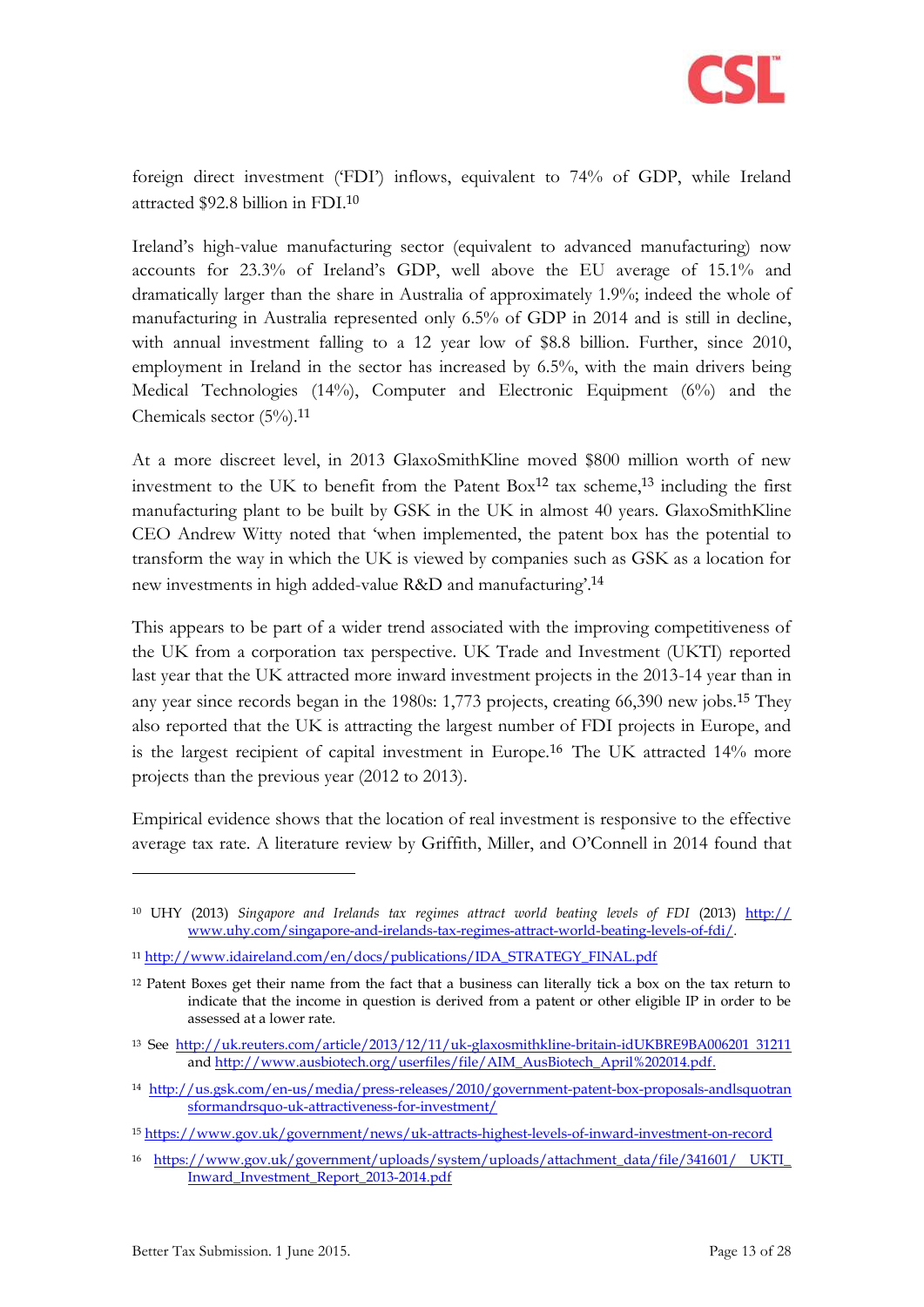

whilst many factors will influence a firm's location decision, tax exerts a significant effect on location choices.<sup>17</sup> They also noted that empirical studies have provided indirect evidence of tax avoidance by, for example showing that firms have relatively high profitability in low tax countries.

<span id="page-13-1"></span>De Mooij and Ederveen examined the likely effect of corporate tax changes on firm behaviour<sup>18</sup> finding a relatively large elasticity  $(-1.2)^{19}$  of profit shifting by multinational firms. They considered that this high elasticity may well explain recent trends by jurisdictions to reduce their corporate tax rates to attract profitable enterprises. They also found large investment elasticities with respect to tax rates of between -0.4 and -0.65. That is, a  $1\%$  decrease in corporate tax (say from  $30\%$  to  $29\%$ ) would result in a  $0.4\%$  to  $0.6\%$ increase in investment. That is, lower corporate tax rates also attract real economic activity suggesting that they can be tailored to minimise pure profit shifting and maximising valuable economic activity.

#### <span id="page-13-0"></span>**3.2. Australia's corporate tax rate is uncompetitive**

For CSL, countries such as the UK, US, Switzerland, Singapore and Australia have many of the non-tax attributes that make them desirable locations for the advanced manufacture novel products. Some have superior attributes to Australia in terms of factors such as availability of skilled staff, closeness to major markets etc. As a result tax is an important differentiating characteristic. In comparison to most of these peers, Australia's high and inflexible statutory corporate tax rate of 30% constitutes a significant disadvantage for the country in attracting capital investment.

Australia's major trading partners maintain lower statutory corporate tax rates, and in 2009 Australia had the third highest statutory corporate tax rate of small to medium-sized OECD economies.<sup>20</sup> In terms of Australia's effective marginal tax rate, there is an even more pronounced difference between Australia and other OECD nations. Australia's effective tax rate of 25.9% was the equal  $7<sup>th</sup>$  highest in the OECD in 2013, above that of Italy (24.5%), Germany (24.4%) and Canada (18.6%) (see [Figure 3\)](#page-14-0).

<sup>17</sup> [http://personalpages.manchester.ac.uk/staff/rachel.griffith/PublishedPapers/GriffithMiller OConnell](http://personalpages.manchester.ac.uk/staff/rachel.griffith/PublishedPapers/GriffithMiller%20OConnell%20_Final.pdf)  [\\_Final.pdf](http://personalpages.manchester.ac.uk/staff/rachel.griffith/PublishedPapers/GriffithMiller%20OConnell%20_Final.pdf)

<sup>18</sup> See De Mooij and Ederveen, Oxford University Centre for Business Taxation. Corporate Tax Elasticities: A Reader's Guide to Empirical Findings (2008).

 $19$  To be more precise, they reported half-elasticities, namely the percentage change in investment resulting from an absolute change in tax rate. Elasticity (or full-elasticity) would be defined as the percentage change in investment resulting in a percentage change in tax rate.

<sup>&</sup>lt;sup>20</sup> Australia's future tax system: A report to the treasurer (2009) http://taxreview.treasury.gov.au /content/downloads/final\_report\_part\_1/00\_afts\_final\_report\_consolidated.pdf (Henry Tax Review).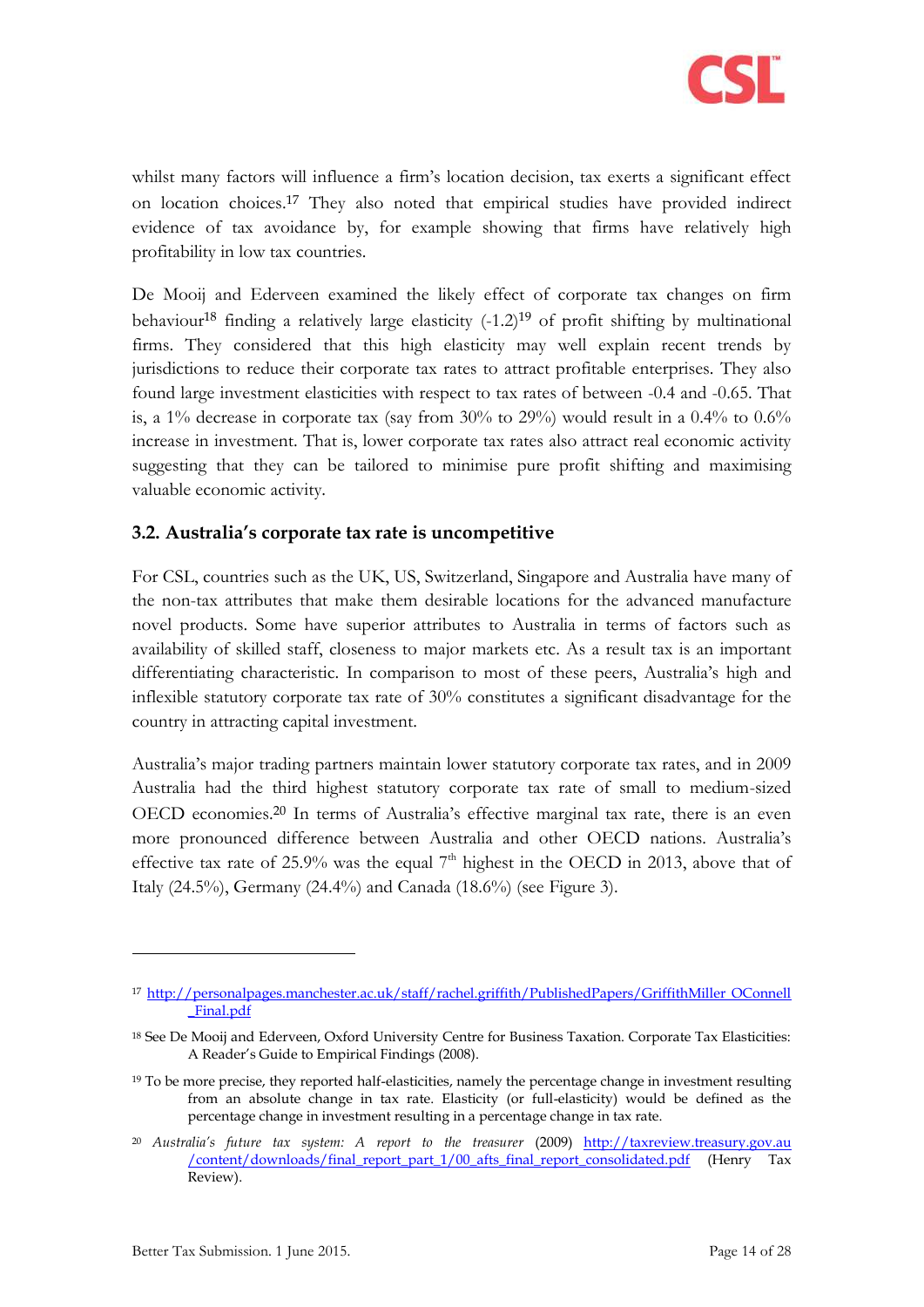

It is also one of only seven effective marginal corporate tax rates to have remained unchanged since 2005, while 22 other countries have lowered their tax rates during that time (see [Figure 4\)](#page-15-1). <sup>21</sup> Since 2013, the UK has reduced its corporate tax rate to 20% and has established a lower 10% rate for income derived from eligible patents under the so called 'Patent Box' tax concession.



#### <span id="page-14-0"></span>**Figure 3. Effective marginal tax rates,\* OECD countries, 2005-2013**

\* Effective marginal tax rate measures the tax impact on capital investment as a portion of the cost of capital. It is primarily a function of the rate of corporate income tax. **Source**:<http://www.policyschool.ucalgary.ca/sites/default/files/research/mintz-2013-globtax.pdf>

<sup>21</sup> <http://www.policyschool.ucalgary.ca/sites/default/files/research/mintz-2013-globtax.pdf>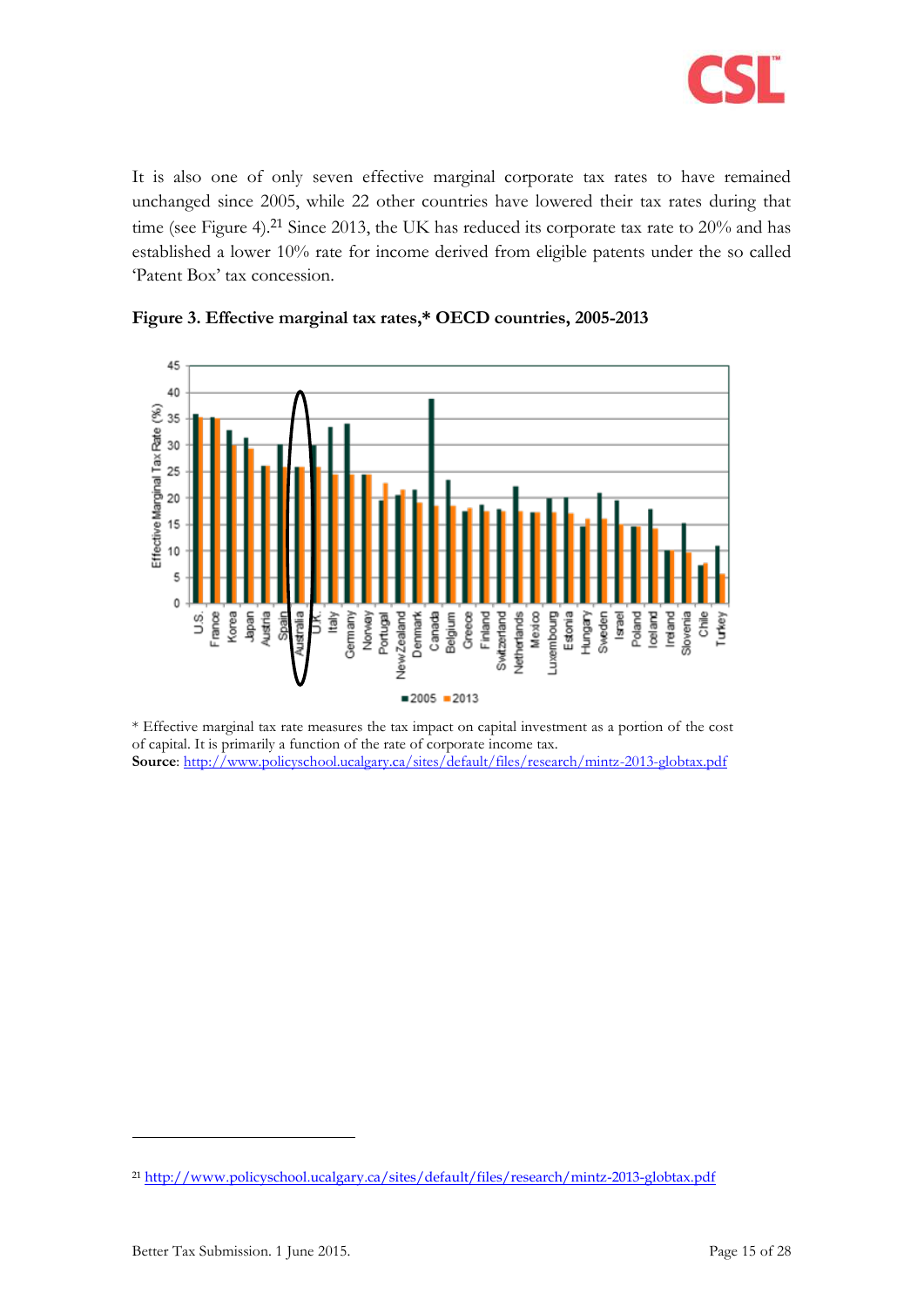



<span id="page-15-1"></span>**Figure 4. Effective marginal tax rates of selected OECD countries, 2005-2013**

The recently announced and welcome reduction in the tax rate for small businesses represent the first significant change in corporate tax rates for a decade, but the reduction does not apply to large business and irrelevant for multinationals considering making investments in Australia.

The impact of corporate tax might be smaller if Australia was otherwise a low cost location for businesses. This is not the case. Australia is one of the most expensive countries in the world to do business in. <sup>22</sup> Australia's ability to compete for business investment with other politically and economically stable OECD countries is disadvantaged by being a high-cost, high-tax country.

#### <span id="page-15-0"></span>**3.3. Advanced manufacturing is particularly sensitive to tax rates**

CSL operates in the advanced manufacturing sector. For the reasons set out below, investment in advanced manufacturing is particularly sensitive to corporate tax rates.

#### <span id="page-15-2"></span>**3.3.1 The characteristics of advanced manufacturing**

The sector is much broader than pharmaceuticals and medical technology, but there is no universally agreed definition of advanced manufacturing. There is, however, some consensus over its characteristics. Advanced manufacturing, is typically categorised as

**Source**:<http://www.policyschool.ucalgary.ca/sites/default/files/research/mintz-2013-globtax.pdf>

<sup>22</sup> Behind only Germany and the United States. KPMG's *Competitive Alternatives 2014* available at [http://www.competitivealternatives.com/reports/2014\\_compalt\\_report\\_vol1\\_en.pdf](http://www.competitivealternatives.com/reports/2014_compalt_report_vol1_en.pdf)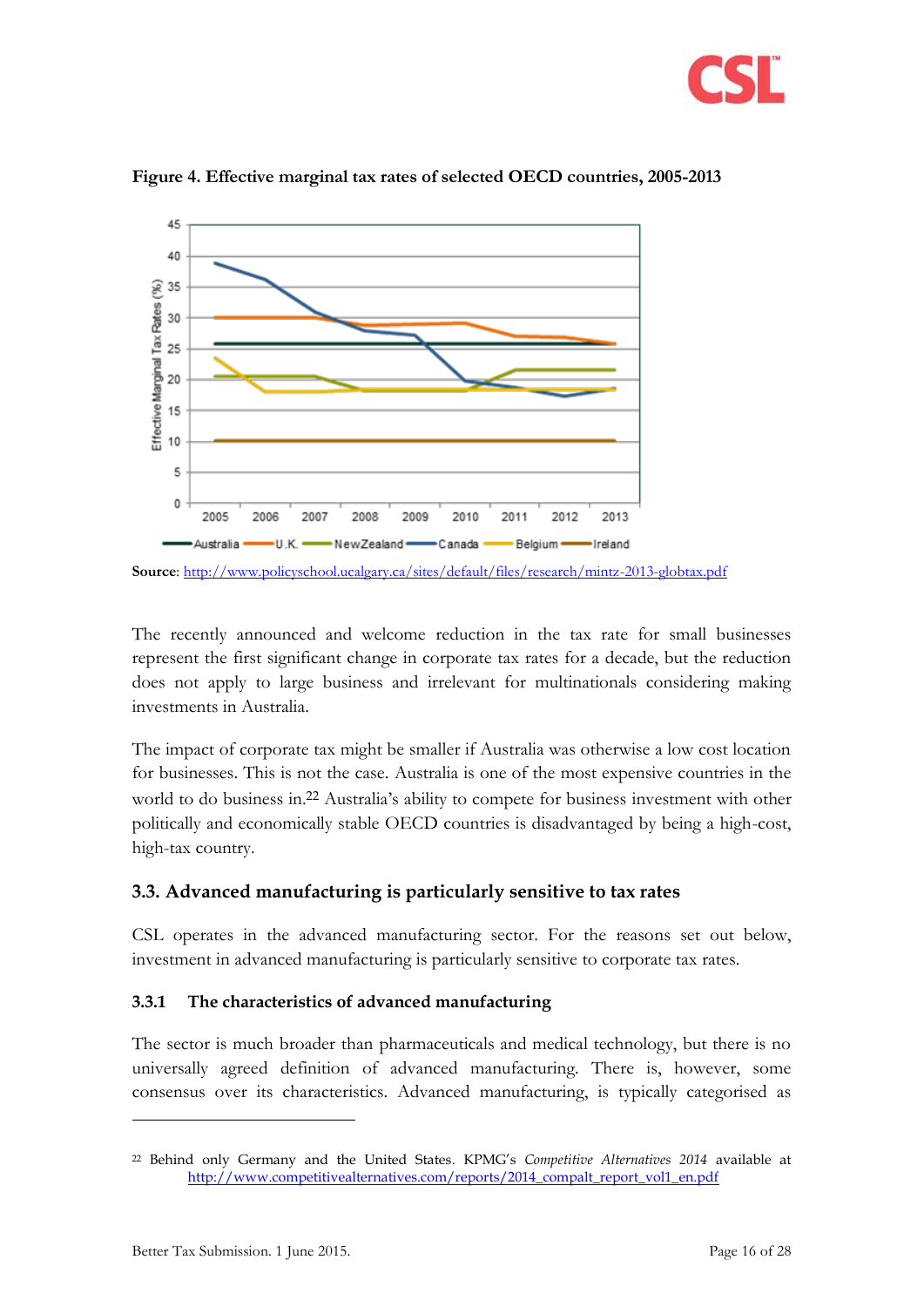

manufacturing that is flexible, adopts innovative approaches, provides associated services, uses high skill labour, and is capital and R&D/IP intensive. [Table 1](#page-16-0) compares traditional and advanced manufacturing.

Most characterisations focus on the activities of the firms, rather than defining advanced manufacturing in relation to a specific industry:

*Advanced manufacturing is about much more than particular high-tech industries and their products. Rather the distinguishing feature of advanced manufacturing is the approach to creating value around manufactured products. 23*

<span id="page-16-0"></span>

| <b>Traditional manufacturing</b>                                                                                             | <b>Advanced manufacturing</b>                                                                                                                                                                                              |
|------------------------------------------------------------------------------------------------------------------------------|----------------------------------------------------------------------------------------------------------------------------------------------------------------------------------------------------------------------------|
| Focused on producing goods                                                                                                   | Production is merely the core of a wider set of services and activities,<br>and firms can tailor output to the needs of individual customers                                                                               |
| A majority of the workforce is employed in blue<br>collar roles, with technical skills more common<br>than commercial skills | Employees have a wider skill base across multiple competencies and<br>a higher overall skill level. Fewer people are employed on the 'factory<br>floor'                                                                    |
| Competitiveness is based on stocks of<br>knowledge, mostly developed and retained in<br>house.                               | Competitiveness is based on the ability to identify and harness the<br>production, diffusion and use of knowledge. The depth and quality of<br>a company's networks and interactions is critical to its<br>competitiveness |
| Mass manufacturing of relatively standardised<br>commodity goods                                                             | Firms rapidly and economically adapt physical and intellectual capital<br>to exploit changes in technology, markets and customer demand                                                                                    |
| Energy intensive with large waste streams                                                                                    | Manufacturing processes and products are more sustainable,<br>including a move towards low-emissions, zero waste and zero carbon<br>manufacturing.                                                                         |

**Note:** These represent a non-exhaustive, non-compulsory list of possible distinctions. **Source:** AI Group (summarised)

The Department of Industry has outlined a proxy for advanced manufacturing based on the ANZSIC industry classifications in order to provide tractable proxy set of industries that satisfy these broader features. Their proxy measure includes 42 sub-industries which have been identified as having

*…characteristics consistent with advanced manufacturing, such as the relative investment in developing new knowledge and processes as revealed through measures R&D intensity, and the relative use of highly skilled (professional or university educated) workers.<sup>24</sup>*

<sup>23</sup> Innes Willox, Advanced manufacturing: A smarter approach for Australia http://www.aigroup.com.au /portal/binary/com.epicentric.contentmanagement.servlet.ContentDeliveryServlet/LIVE\_CON TENT/Publications/Reports/2014/CEDA%2520Advanced%2520Manufacturing%2520AiGroup %2520final.pdf (2014)

<sup>&</sup>lt;sup>24</sup> Department of Industry 'Australian Industry Report 2014' http://www.industry.gov.au/industry [/Office-of-the-Chief-Economist/Publications/Documents/Australian-Industry-Report.pdf](http://www.industry.gov.au/industry%20/Office-of-the-Chief-Economist/Publications/Documents/Australian-Industry-Report.pdf) October 2014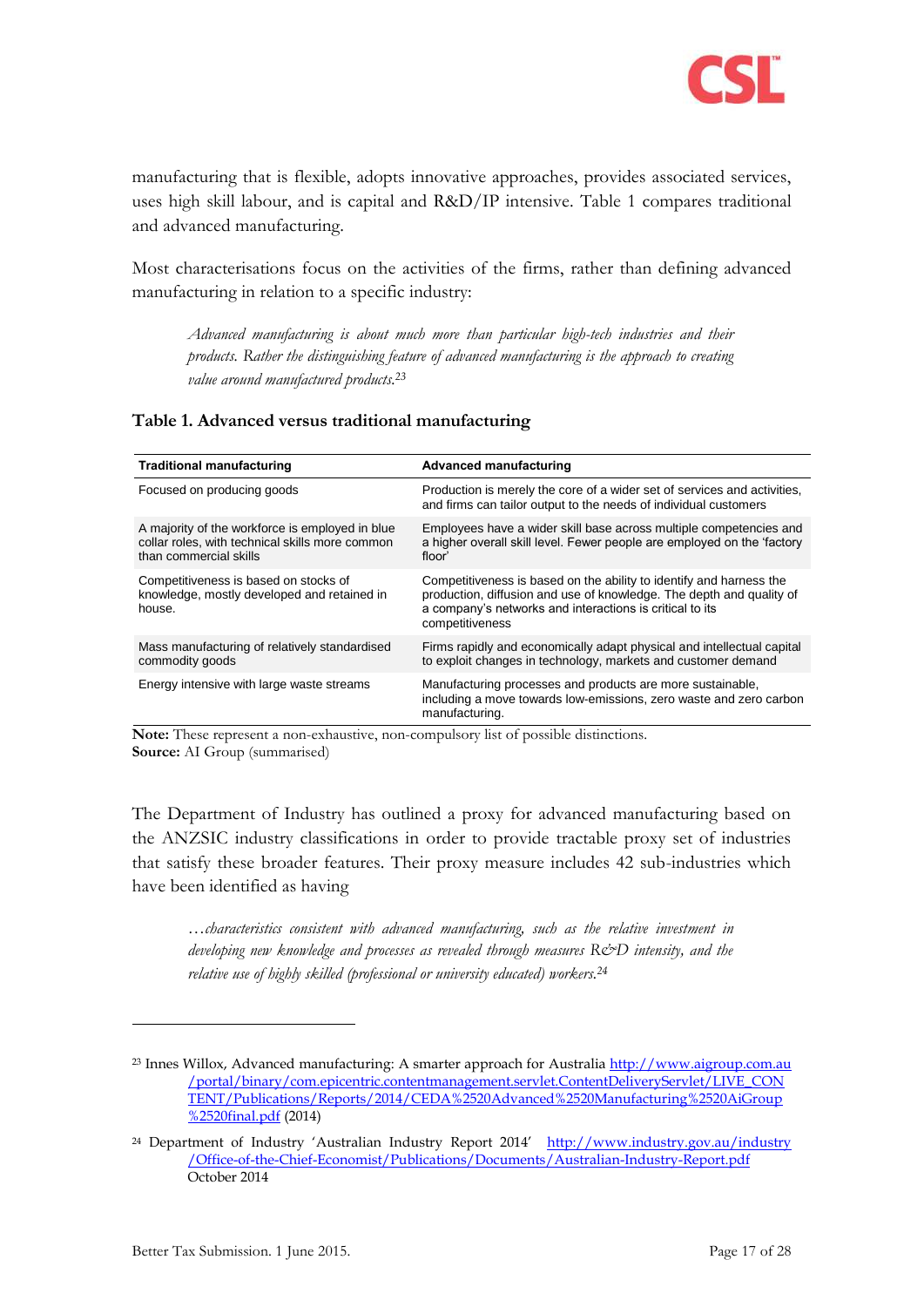

#### **3.3.2 Returns on R&D and IP appear as superior taxable profits**

The R&D and IP intensity of advanced manufacturing means that the sector is particularly sensitive to corporate taxation rates. The return that firms expect to earn on their R&D and the IP that they generate typically appears, under their statutory accounts, as very high corporate profits in comparison to traditional manufacturing of an equivalent size. Advanced manufacturing appears to earn very high returns on their tangible assets (e.g., plant and equipment) because the value of their intangible assets, created through investment in R&D<sup>25</sup> and IP, predominates.

Furthermore, the high risk associated with business models based on R&D and IP, predisposes lower levels of gearing, reducing the ability of such firms to benefit from the tax shield of interest payments on debt.

#### **3.3.3 There are alternative locations for advanced manufacturing**

The most important factors of production in advanced manufacturing, for example IP derived from R&D and skilled labour, are relatively footloose. There is a relatively large and growing number of international jurisdictions capable of supporting advanced manufacturing, even for the types of investments that CSL makes, which are characterised by strict regulation, highly skilled labour, exacting manufacturing processes and advanced engineering and automation. This is in contrast to industries such as mining, oil and mineral which are tied to the location of a natural resource, agriculture which is similarly tied, lower value goods with relatively high transportation costs (for example, concrete) and many services.

#### **3.3.4 Advanced manufacturing investment is typically footloose**

The unique combination of characteristics means that advanced manufacturing is both footloose and highly sensitive to corporate tax rates. Hence, while Australia's current rates of corporate tax make it an uncompetitive location generally, it is particularly uncompetitive as a location for the advanced manufacturing investments that typify CSL and many other multinational firms.

<sup>25</sup> Although R&D is undoubtedly viewed by firms as an investment, under standard accounting practice it is treated in much the same way as operating expenses.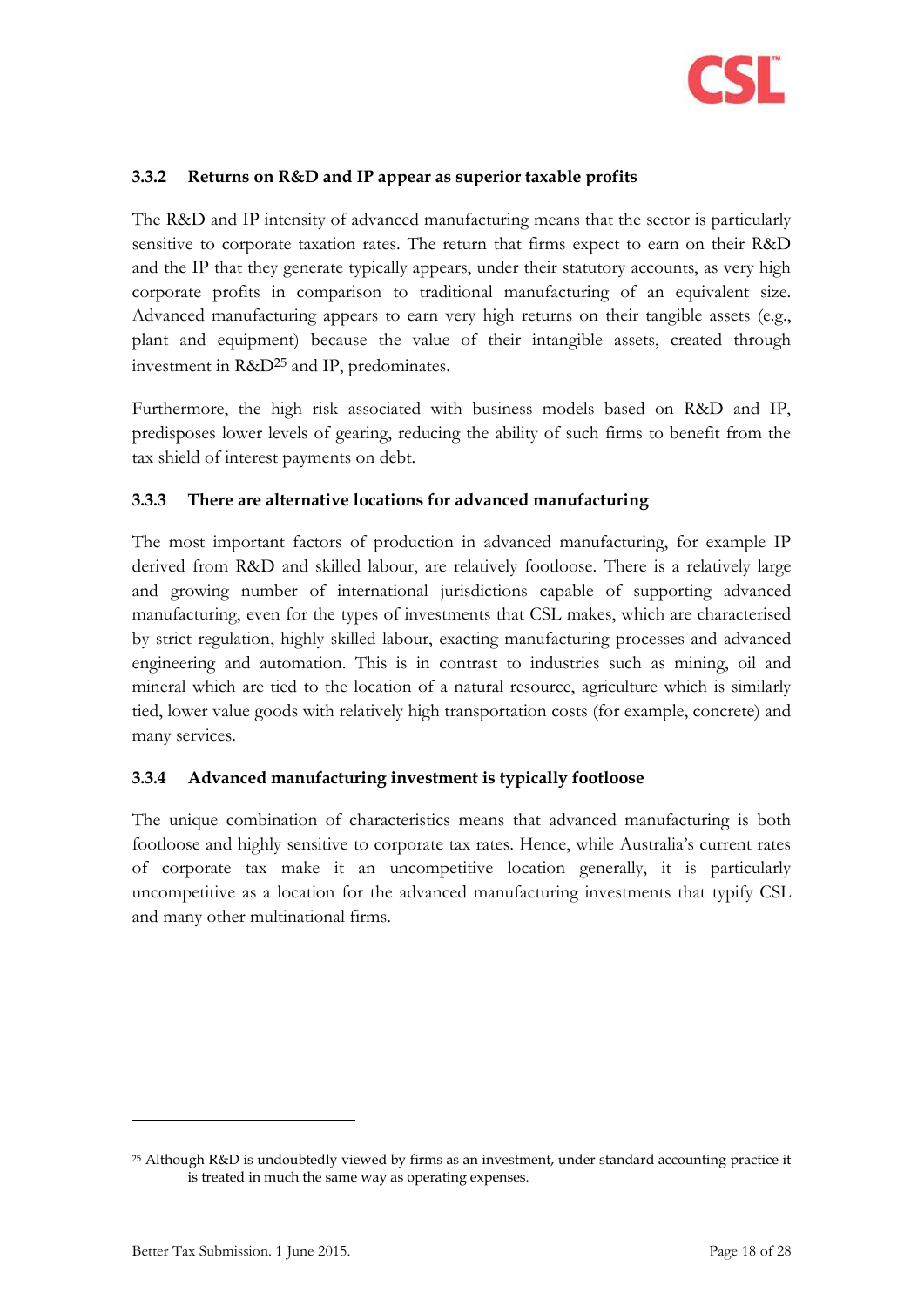

## <span id="page-18-0"></span>**4. An Advanced Manufacturing Tax**

The Australian Government is already well aware of the importance of manufacturing to Australia. There are a number of policy reasons that have been outlined by the Commonwealth Government in support of Australia's manufacturing industry. These include:<sup>26</sup>

- 1. Manufacturing is essential to Australia's national interests for reasons of national security, self-reliance, national identity and economic potential.
- 2. Manufacturing provides benefits to the wider economy, generating jobs, investment, and value-added benefits.
- 3. Manufacturing is a platform for the development of knowledge, skills and abilities that are applicable beyond the sector.
- 4. There is value in the diversification of the Australian economy away from primary industries and services.

CSL believes that these objectives would be more effectively realised if Australia introduced an 'Advanced Manufacturing Tax' specifically aimed at attracting footloose investment in advanced manufacturing for which Australia is currently uncompetitive.

#### <span id="page-18-1"></span>**4.1. Outline of the proposal**

#### **4.1.1 A corporate tax rate of not more than 10% on advanced manufacturing**

In broad terms, the incentive would be based on a corporate tax rate of not more than 10% on new advanced manufacturing undertaken in Australia.

It is widely recognised that corporation tax distorts investment decisions and that this can have an adverse impact on economic growth and national income.<sup>27</sup> Accordingly, in an ideal tax system there may well be a case for a low corporate tax rate on all business income, the model that Ireland has adopted and which the UK is moving towards with its 20% basic rate and 10% preferential Patent Box rate. However, the Patent Box and the recent 5% reduction in the corporate tax rate in the UK are together expected to reduce revenue to the Exchequer by  $\ell$ 8bn (\$16bn) in 2016 alone.<sup>28</sup> Australia is more reliant on taxes on business income than the UK, so the proportionate impact of a similar change in

<sup>26</sup> August 2013, *The Coalitions Policy to Boost the Competiveness of Australian manufacturing.*

<sup>27</sup> IFS (26 February 2015) *£8 billion giveaway used to boost corporate tax competitiveness* available at [http://www.ifs.org.uk/publications/7609.](http://www.ifs.org.uk/publications/7609) 

<sup>28</sup> Ibid.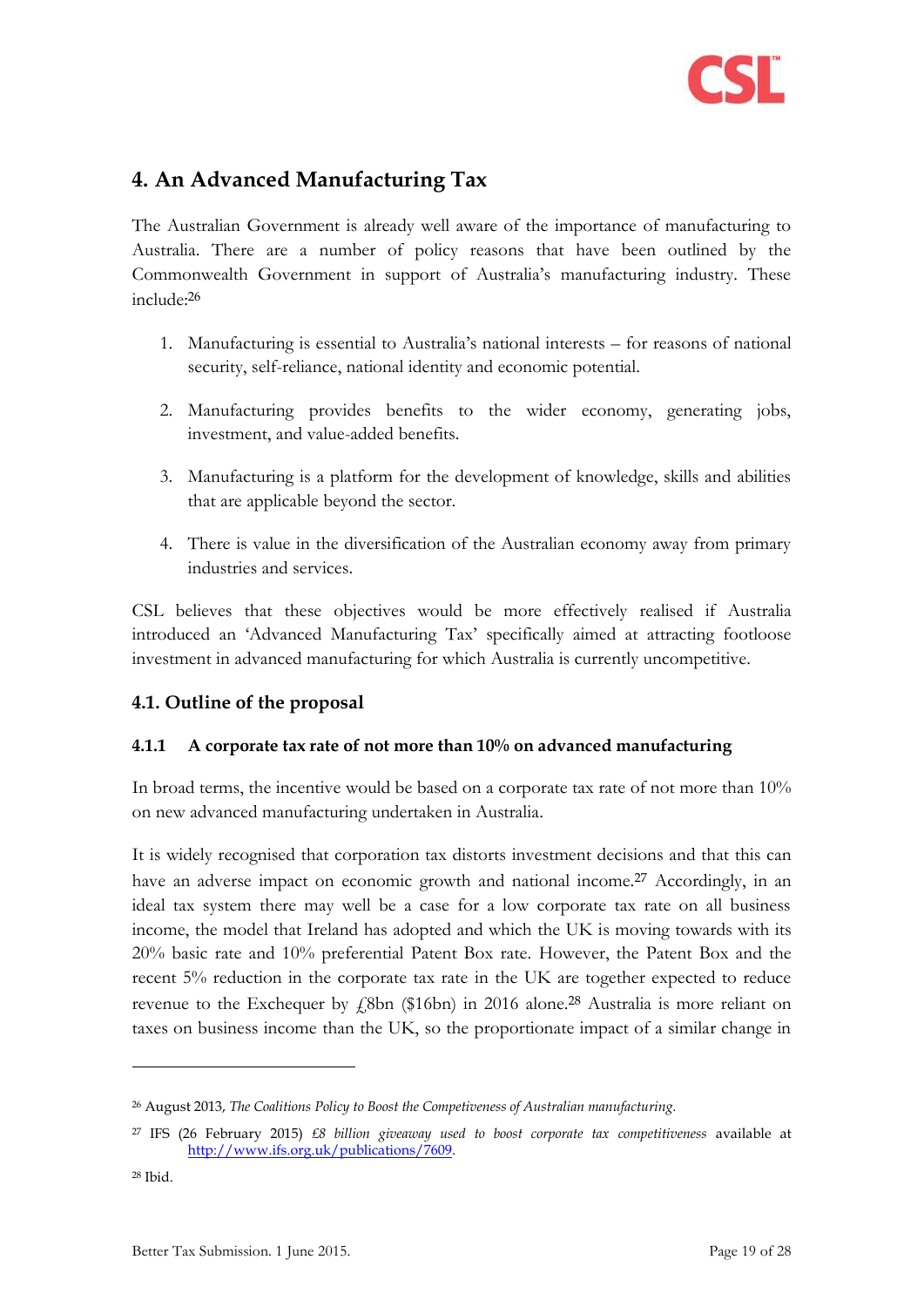

Australia would be that much greater. A similar tax change in Australia with its current tax base is not likely to be affordable.

Accordingly, CSL recommends confining the lower rate to new advanced manufacturing in order to restrict its application to footloose investment that probably would not take place in Australia absent the preferential rate. In so doing, the incentive should not result in reduced revenue to the Treasury and can be expected to generate additional government revenues in the longer term. Conditions should be attached to the Advanced Manufacturing Tax rate aimed at ensuring this.

#### **4.1.2 Conditions attached to the Advanced Manufacturing Tax rate**

#### **A manufacturing nexus**

CSL believe that it is important that there should be a 'manufacturing nexus' to qualify for the lower rate.

Australia possesses excellent universities and a highly effective research sector, in large part as a result of governments' policies and support. This is complemented by a well-educated and skilled workforce. These are essential building blocks for an advanced manufacturing sector capable of commercialising Australia's R&D efforts; that is, converting Australia's R&D into high value products for global markets.

Unfortunately, while Australia has policy goals aimed at commercialisation and has developed some notable pockets of success, we haven't yet developed specialist globally competitive enterprises to replace traditional manufacturing. By and large, Australia is not an integral part of global supply chains. This is a frequent lament in Australia, from the CSIRO, the Chief Government Scientist, and the Ministers of Industry, Innovation and Science.

This lack of success has spawned piecemeal measures aimed at 'commercialising' Australia's exemplary research base, with varying degrees of effectiveness. Even so, growth in advanced manufacturing in Australia has lagged the economy as a whole and, over the last five years or so, failed to add new jobs to the economy.<sup>29</sup> At the same time, there are other economies in the world, which are *not* noticeably superior to Australia in terms of their research expertise or research skills base, such as Ireland, Switzerland and Singapore, that have seen substantial growth in investment and employment in advanced manufacturing.

<sup>&</sup>lt;sup>29</sup> Department of Industry 'Australian Industry Report 2014' http://www.industry.gov.au/industry [/Office-of-the-Chief-Economist/Publications/Documents/Australian-Industry-Report.pdf](http://www.industry.gov.au/industry%20/Office-of-the-Chief-Economist/Publications/Documents/Australian-Industry-Report.pdf) October 2014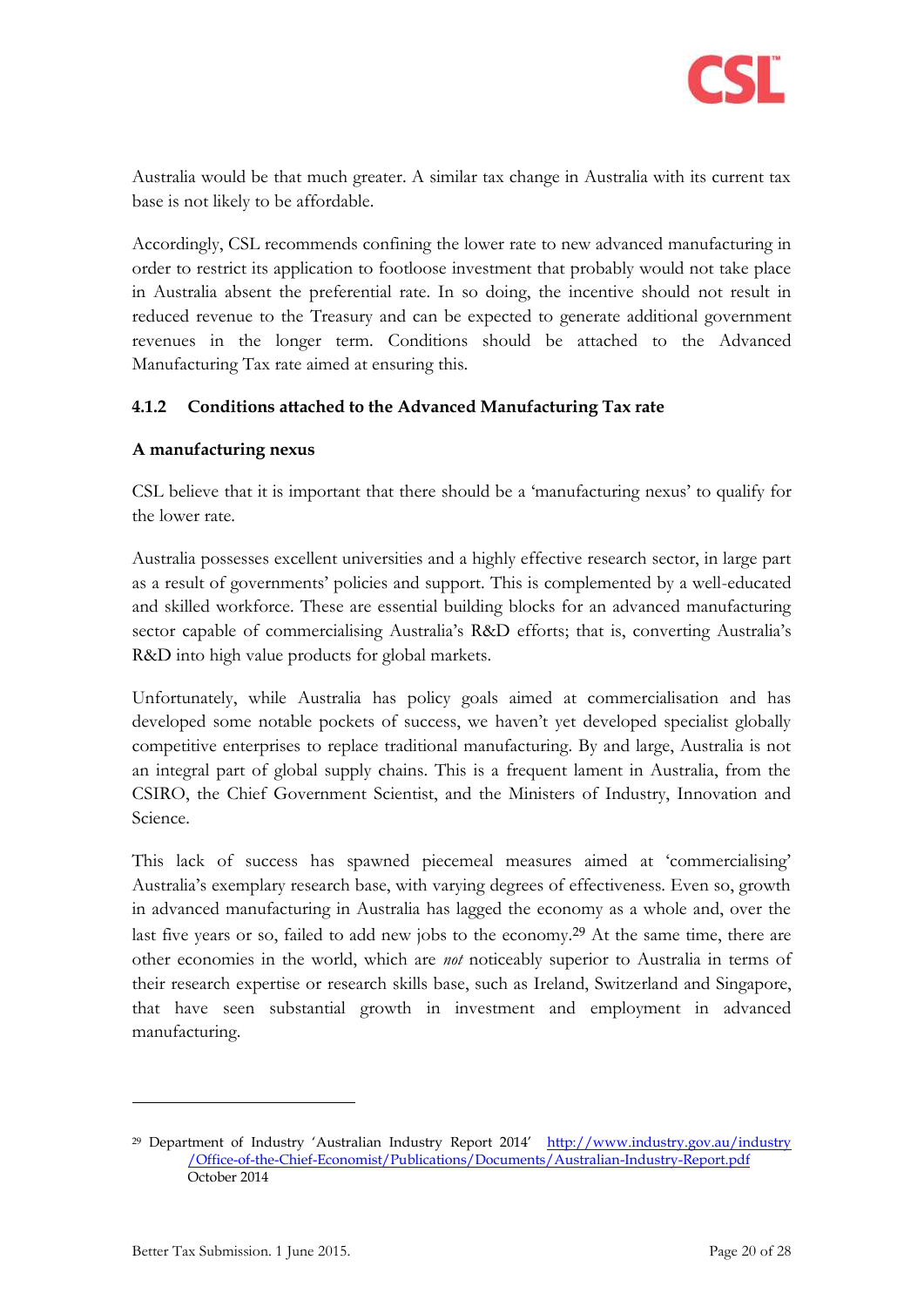

The value of a manufacturing nexus is that it ensures that the lower rate is associated with real economic activity. Preferential rates that are solely tied to the exploitation of IP, such as the UK Patent Box and similar models elsewhere in Europe may result in profit shifting rather than real economic activity or material increases in the amount of within jurisdiction R&D.<sup>30</sup>

This problem was instrumental in persuading Ireland to abandon its Patent Box model. According to Ireland's Minister for Finance, Michael Noonan, Ireland decided to abolish its exemption for patent income after the Irish Tax Commission concluded that the exemption did not have the desired impact in stimulating innovation. The Commission concluded that the relief was not well targeted and had not resulted in increased R&D. Instead, according to the Commission, the exemption was being used by some companies simply 'as a tax avoidance device to remunerate employees.<sup>31</sup> This problem is also echoed in the academic literature; Graetz and Doud report that patent box schemes not linked to real activity may encourage profit-shifting rather than actual economic benefits.<sup>32</sup>

Even if real economic activity were to arise without the nexus, for example an increase in R&D, Australia will reap greater benefits if there is a nexus. These will arise from the valuable multiplier effects of advanced manufacturing necessary to commercialise that R&D from Australia including a larger high wage skilled workforce, much of which will be absent if IP is simply sold or licensed for offshore commercialisation.

Accordingly, an implication of this nexus requirement is that the preferential tax rate would not apply to profits earned on royalties, license fees or sales of Australian owned IP.

#### **IP developed in or acquired by and enhanced in Australia**

The relevant IP on which the advanced manufacturing is based should be either developed in Australia or, if it is acquired IP, significantly enhanced through further expenditure while under Australian ownership. This requirement embodies an attribute of 'economic risk' to an Australian owner in the development of the IP.

<sup>&</sup>lt;sup>30</sup> CSL recognises that the UK Patent Box, as originally envisaged, is being modified to deal with this concern in the light of concerns expressed by the OECD and other EU countries, to conform with the Modified Nexus Approach. See OECD 2015 *Action 5: Agreement on Modified Nexus Approach for IP Regimes* available at [http://www.oecd.org/ctp/beps-action-5-agreement-on-modified-nexus](http://www.oecd.org/ctp/beps-action-5-agreement-on-modified-nexus-approach-for-ip-regimes.pdf)[approach-for-ip-regimes.pdf.](http://www.oecd.org/ctp/beps-action-5-agreement-on-modified-nexus-approach-for-ip-regimes.pdf)

<sup>31</sup> 730 No. 2, Dáil Deb., Written Answers — Tax Code, at 296 (Apr. 14, 2011), [http://debates.oireachtas.ie/dail/2011/04/14/unrevised2.pdf.](http://debates.oireachtas.ie/dail/2011/04/14/unrevised2.pdf)

<sup>&</sup>lt;sup>32</sup> Graetz M J and Doud R (2013) 'Technological Innovation, International Competition, and the Challenges of International Income Taxation' available at [https://www.law.upenn.edu/live/files/2795-graetzdoudpdf.](https://www.law.upenn.edu/live/files/2795-graetzdoudpdf) De Mooij and Ederveen (2008) at n [18](#page-13-1) similarly point to high semi-elasticities of profit shifting.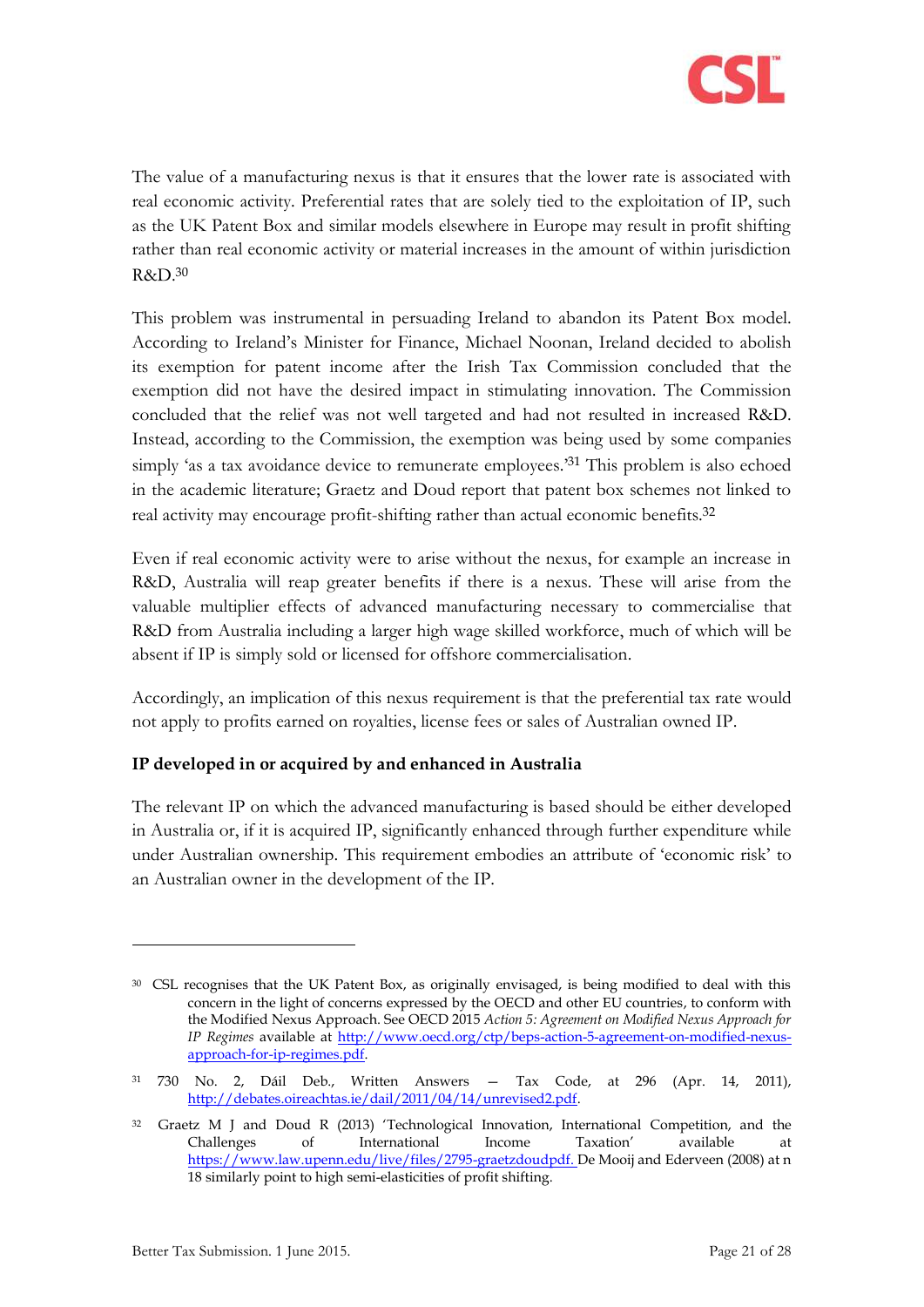

CSL notes that if Australia is to commercialise the results of its R&D endeavours into products for global markets, some of that R&D effort must necessarily take place elsewhere. For example, in the novel pharmaceuticals sector, it is essential that a considerable proportion of the late stage clinical trials are undertaken in the larger target markets (notably the US and EU) in order to ensure a seamless transition to commercial sales should the clinical trials succeed.<sup>33</sup> No doubt similar imperatives exist in other R&D intensive advanced manufacturing sectors.

The intention would be to define IP relatively broadly rather than to confine the definition narrowly to patents, so as to encompass a breadth of new advanced manufacturing investments that derive substantial value from IP generated from Australian R&D. However, CSL also recognises that there are practical considerations that may necessitate a degree of precision in how qualifying IP is eventually defines.

#### **New investment reliant on qualifying IP**

CSL considers that the low rate should be confined to *new* investment by an 'entrepreneur manufacturer' in a manufacturing facility that is reliant on the valuable qualifying IP. This requirement embodies an entrepreneurial 'value added' attribute which would be delivered through construction, employment and 'spillover' and multiplier opportunities. The intent of the constraint is to limit the low rate to:

- new rather than existing manufacturing, since the purpose is to attract footloose investment that would not otherwise occur in Australia rather than investment that has already targeted Australia; and
- ensure, as far as is possible, that a substantial proportion of the anticipated value of the advanced manufacturing facility derives from the value of the IP on which it is based rather than the cost of its tangible assets such as plant and equipment.

#### <span id="page-21-0"></span>**4.2. Rationale for the proposed incentive**

CSL is a global pharmaceutical firm specialising in plasma derived medicines and recombinant therapeutic proteins. CSL undertakes a substantial share of its R&D in Australia, and is not unusual in finding Australia an attractive location for such activities. Unusually, however, CSL has a large advanced manufacturing presence in Australia. This is not simply a legacy of CSL's Australian origins, but a reflection of CSL's continued investment in Australia.

CSL continues to grow and to innovate. As a result, CSL is continually investing in additional R&D and new advanced manufacturing facilities. CSL takes considerable care in

<sup>33</sup> CSL's has addressed these issues in a number of prior submission, listed at n [1.](#page-6-2)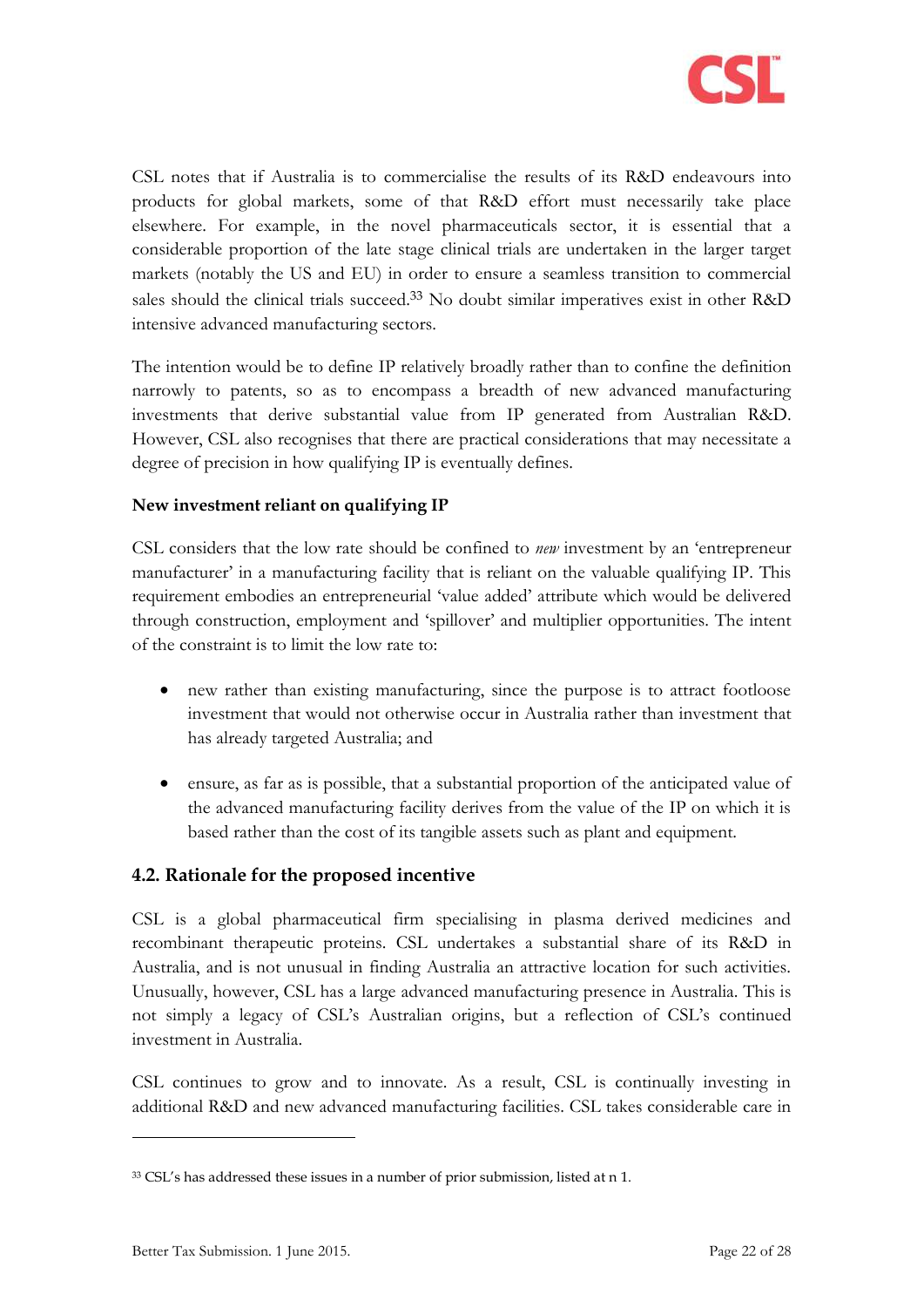

deciding where to locate these new investments and takes into account a broad range of factors in so doing. Unfortunately, CSL's experience is that Australia is not a competitive location for entrepreneurial investment in advanced manufacturing; its uncompetitive tax rate is an important determinant of that outcome.

That CSL has decided to invest in manufacturing facilities for existing products (to supplement supply from CSL's entrepreneurial manufacturing facilities elsewhere) in Australia is testament to the availability of skilled staff, the sound research base, the other endowments of the Australian economy. It also reflects valuable assistance from Australian governments.<sup>34</sup> In large part, however, the new investment in Australia provides contract manufacturing services rather than entrepreneurial manufacturing. As a result, the Australian contract manufacturer neither owns, nor generates taxable profits on, the value of CSL's IP, which is the main driver of the value of the products.

CSL, as a global company with a choice over where to invest, can meet the expectations of its shareholders using this model of contract manufacture to expand capacity of existing products in Australia. Most multinational firms are similarly placed. But the Australian economy misses out on some of the additional benefits that advanced manufacturing in Australia based on Australian IP (i.e. entrepreneurial advanced manufacturing) can deliver.

CSL therefore determined to set out prospective changes to Australian corporate tax, the main impediment to new investment in advanced manufacturing, which, based on CSL's own investment experience, would place Australia on a reasonably level playing field with locations such as Switzerland, the UK, Ireland and Singapore.

#### <span id="page-22-0"></span>**4.3. Why not broaden its application?**

As noted in section [3 above,](#page-11-0) there is compelling evidence that corporate taxes, and high corporate taxes in particular, are a drain on economic activity and growth. This is the central rationale behind the global trend towards lower corporate tax rates. But taxation is an inevitable compromise between the need to encourage economic activity and the need to collect revenue to pay for essential public services.

CSL doubts that across-the-board reductions in the corporate tax rate, sufficient to make Australia a competitive location for large scale new advanced manufacturing, are affordable or politically tenable. A 5% reduction in corporate tax would probably reduce Commonwealth annual revenues by \$13bn, or in excess of \$50bn over the budget and forward estimates horizon. This is neither affordable in the absence of much more radical

<sup>34</sup> For example, CSL constructed Biotechnology Manufacturing Facility ('BMF') at Broadmeadows capable of manufacturing recombinant proteins for clinical trials and early commercial development, for which CSL received both Victorian State and Commonwealth support.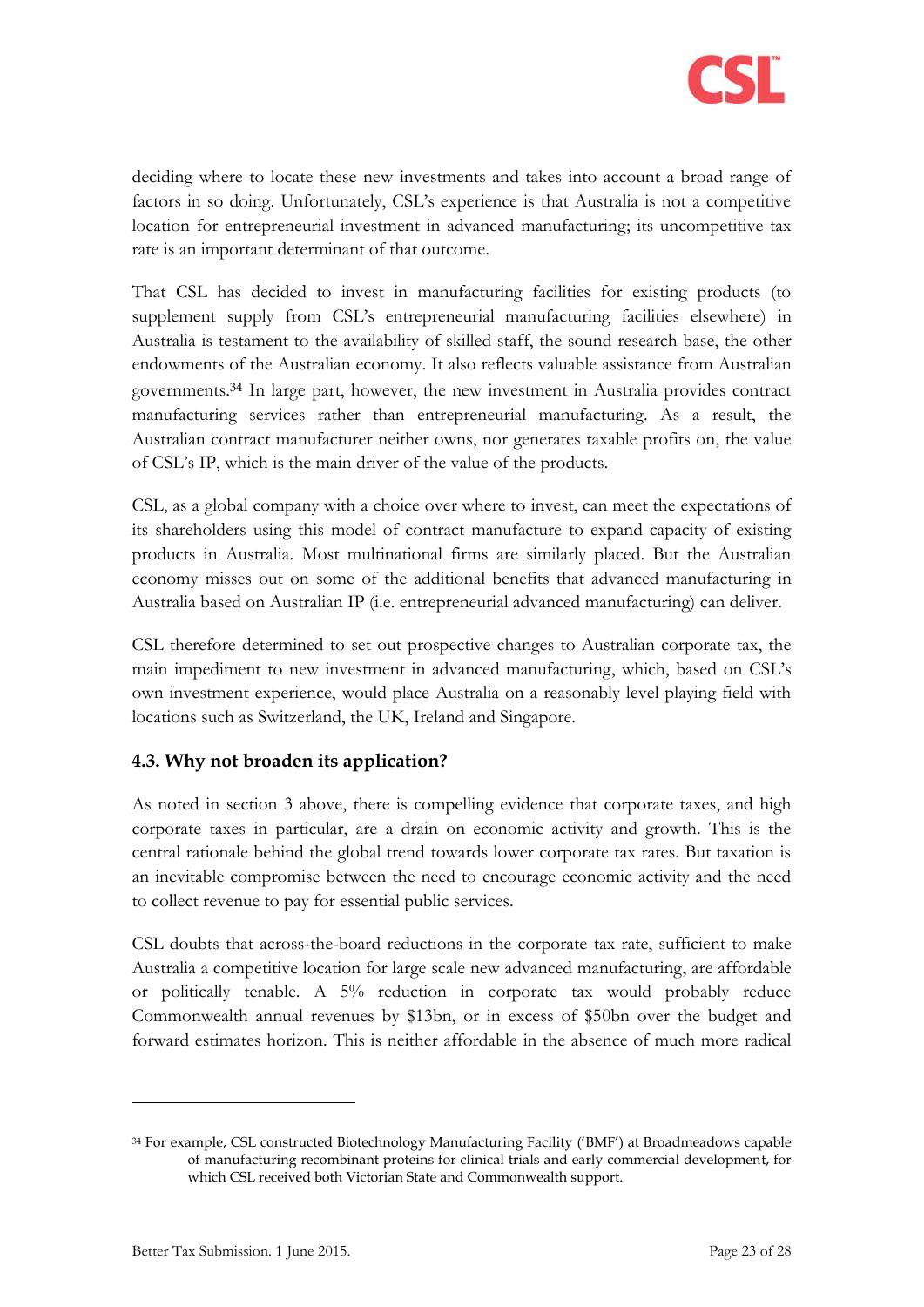

tax reform, nor sufficient to attract footloose advanced manufacturing investment aimed at supplying goods to global markets.

CSL is also mindful that, as a global company with a choice of suitable locations for investment, its investments are likely to be particularly sensitive to jurisdictional differences, including tax rates. For firms such as CSL, the decision is less about whether to invest or not, but where to invest. The benefit to Australia for lower taxes for the types of investment that firms like CSL may make is not that they will encourage greater overall levels of investment globally, but rather that Australia will gain a greater share of what is a very large pool of footloose investment.

Two of the sectors of the economy that were identified as Industry Growth Centres by the Prime Minister<sup>35</sup> are characterised by high levels of footloose investment: medical technologies and pharmaceuticals; and advanced manufacturing sectors. As a result, Australian investment in these sectors is likely to be particularly responsive to the incentive.

Investments in many other sectors of the Australian economy such as local services and primary industries, even those sectors where Australia currently has a distinctive advantage, are likely to be considerably less sensitive to corporate tax rates. Bluntly, investment in these sectors is often tied to, or largely tied to specific Australian endowments. Three of the sectors of the economy that are identified as Industry Growth Centres have more in common with this second group of industries: food and agribusiness; mining equipment, technology and services; and oil, gas and energy resources. They would be likely to be less responsive to the incentive.

Australia will achieve much better economic outcomes (for a given requirement for government revenues to support public services) if this reality is recognised in the design of corporate taxes.

<sup>35</sup> Prime Minister of Australia (14 October 2014) *An Action Plan for Australia's Future*.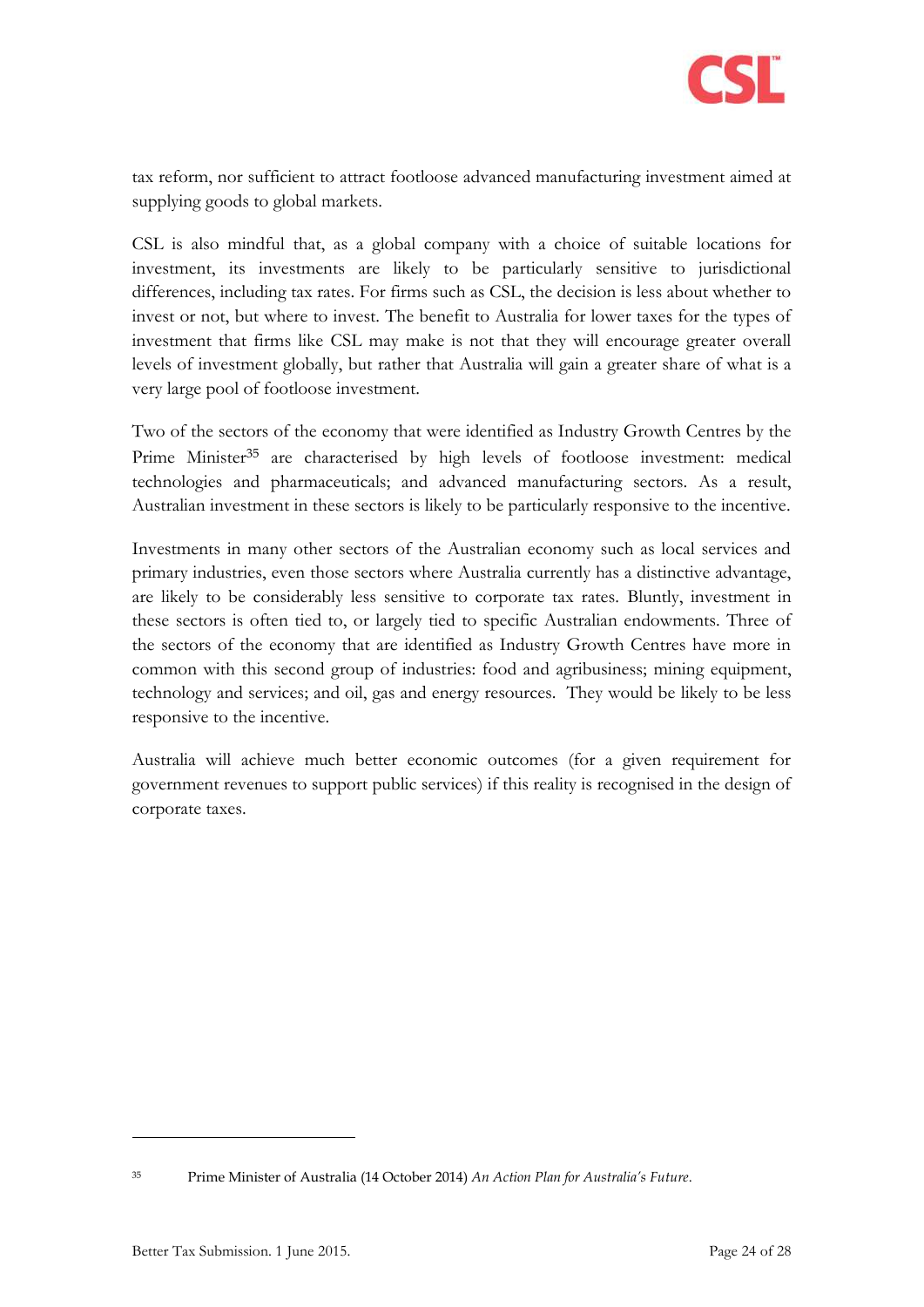

## <span id="page-24-0"></span>**5. Likely impact of an Advanced Manufacturing Tax**

CSL is not well placed to comprehensively determine the impact of an Advanced Manufacturing Tax on Australia's economic growth and tax revenues. However, CSL believes that there are some indications that it will deliver significant benefits to the Australian economy. CSL also expects that the incentive will result in a net increase in tax revenues and very little diminution of revenues in the near term.

#### <span id="page-24-1"></span>**5.1. Potential near term revenue losses**

The IFS estimated the UK Patent Box model would reduce government revenues by approximately  $f(0.7$ bn<sup>36</sup> in 2015/16 (or around \$1.4bn). However, it is important to note that the UK Patent Box, while phased in over time, applied to all income derived from eligible IP, a much broader category than CSL is suggesting should be eligible for the incentive.

The tighter eligibility criteria for the incentive, namely a tie to valuable IP developed or substantially enhanced in Australia and a tie to new advanced manufacturing investment, would be likely to reduce or eliminate revenue losses.

#### <span id="page-24-2"></span>**5.2. Medium-term increases in government revenues**

In addition, CSL would expect greater levels of advanced manufacturing investment to take place in Australia than is currently the case, although in the absence of a clear definition of what constitutes advanced manufacturing in Australia, it is difficult to forecast precisely how large that effect might be.

Adopting the broad Department of Industry definition set out in section [3.3.1](#page-15-2) above; as at June 2013 the sector comprised around 19,000 actively trading businesses, employing directly around 250,000 persons, generating \$30.6 billion gross value added in 2014 and export revenues of around \$11.2 billion. Although the sector grew at 1.1% per annum in the 5 years to 2014, this was less than the growth in the economy as a whole, and insufficient to offset the decline in the broader manufacturing sector. Furthermore, this growth did not give rise to additional employment (see [Table 2\)](#page-25-1).

It is possible to develop an indication of the possible impact of the incentive scheme by making the following relatively strong assumptions: long-run semi-elasticities of investment with respect of tax changes identified by De Mooij and Ederveen discussed in section [3.1](#page-11-1) above of between -0.4 and -0.65; an advanced manufacturing in Australia as set out in [Table 2,](#page-25-1) the output and employment of which are linearly related to the quantum of

<sup>36</sup> IFS (26 February 2015) *£8 billion giveaway used to boost corporate tax competitiveness* available at [http://www.ifs.org.uk/publications/7609.](http://www.ifs.org.uk/publications/7609)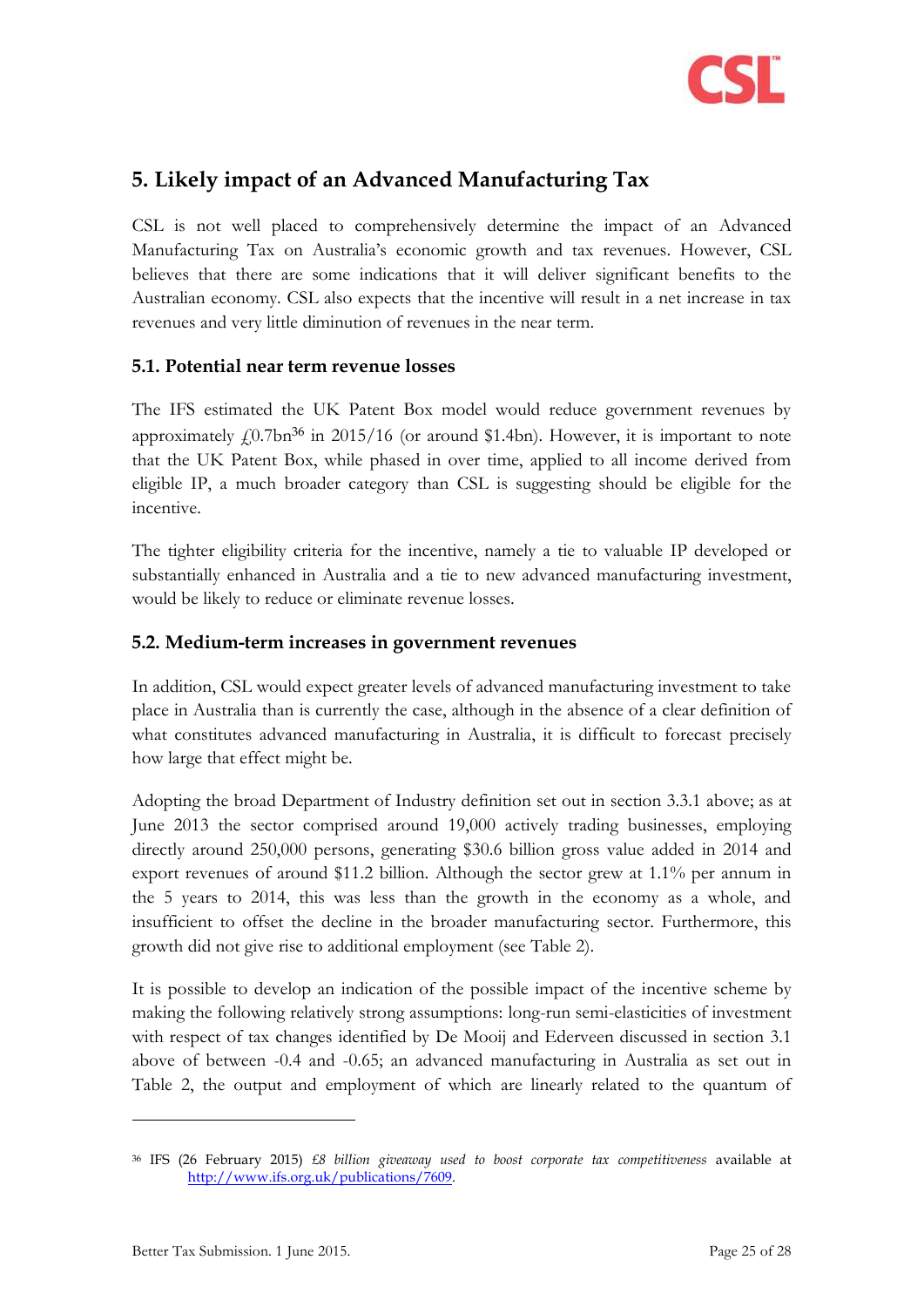

advanced manufacturing investment; and fixed investment as a proportion of gross value added for the advanced manufacturing sector reflective of the rate of fixed investment in the economy as a whole (at around 28%).<sup>37</sup>

|                                    | 2013-14 | Average growth<br>(5 years) | <b>Deviation from</b><br>national average<br>growth (ppts) | <b>Deviation from rest</b><br>of manufacturing<br>growth (ppts) |
|------------------------------------|---------|-----------------------------|------------------------------------------------------------|-----------------------------------------------------------------|
| Gross Value Add (\$b)              | 30.6    | $1.1\%$                     | $-1.6$                                                     | 2.5                                                             |
| Employment (000)                   | 250.2   | $-0.4\%$                    | $-1.7$                                                     | 1.6                                                             |
| Labour Productivity (\$/hr worked) | 66.5    | $2.2\%$                     | 0.3                                                        | 0.2                                                             |

#### <span id="page-25-1"></span>**Table 2. Advanced manufacturing performance indicators**

**Source:** ABS cat. no. 5204.0, 5206.0, 6202.0, 6291.0 (customised request) and Department of Industry calculations

On these assumptions, the incentive might lift the aggregate growth rate of the advanced manufacturing sector from 1.1% per annum to around  $7\frac{1}{2}\%$  per annum. Over a 5 year period, the gross value added of the sector might be expected to reach \$45bn, with employment increasing by 35% to around 330,000.

#### <span id="page-25-0"></span>**5.3. Multiplier effects**

The advanced manufacturing sector, which is characterised by high value products, R&D intensity, high wage employment and knowledge spillovers, generates economic activity in the broader economy. CSL periodically estimates the contribution of its Australian operations to the economy. It exhibits output and income multipliers close to 3, and employment multipliers in excess of 4; with close to \$1bn of output and 1,800 employees, this could translates into output as high as \$3bn and employment as high as 8,000.<sup>38</sup>

Although rigidities in the economy, such as limitations on the rate at which the supply of skilled employees can increase, can reduce multiplier effects, it remains the case that advanced manufacturing has large multiplier effects. As a result, more rapid growth in the advanced manufacturing sector will generate substantial economic activity in other sectors of the economy. If Australian IP is not commercialised here but offshore, Australia misses out on many of these multiplier benefits which, instead, accrue elsewhere.

<sup>37</sup> For a comparison of rates of capital formation across countries see World Bank, *Gross capital formation (% of GDP)* available at [http://data.worldbank.org/indicator/NE.GDI.TOTL.ZS.](http://data.worldbank.org/indicator/NE.GDI.TOTL.ZS) 

<sup>38</sup> A multiplier represents the degree to which activity in one sector results in (or requires) additional activity in other sectors. CSL understands the limitations of these types of multipliers based on input output analysis. For example, the full multiplier effects depend upon there being adequate labour so growth in one sector is not at the expense of other sectors of the economy (i.e. the assumption that there is no competition of inputs). The estimated multiplier are presented solely to illustrate the high multipliers of advanced manufacturing and R&D of the type undertaken by CSL.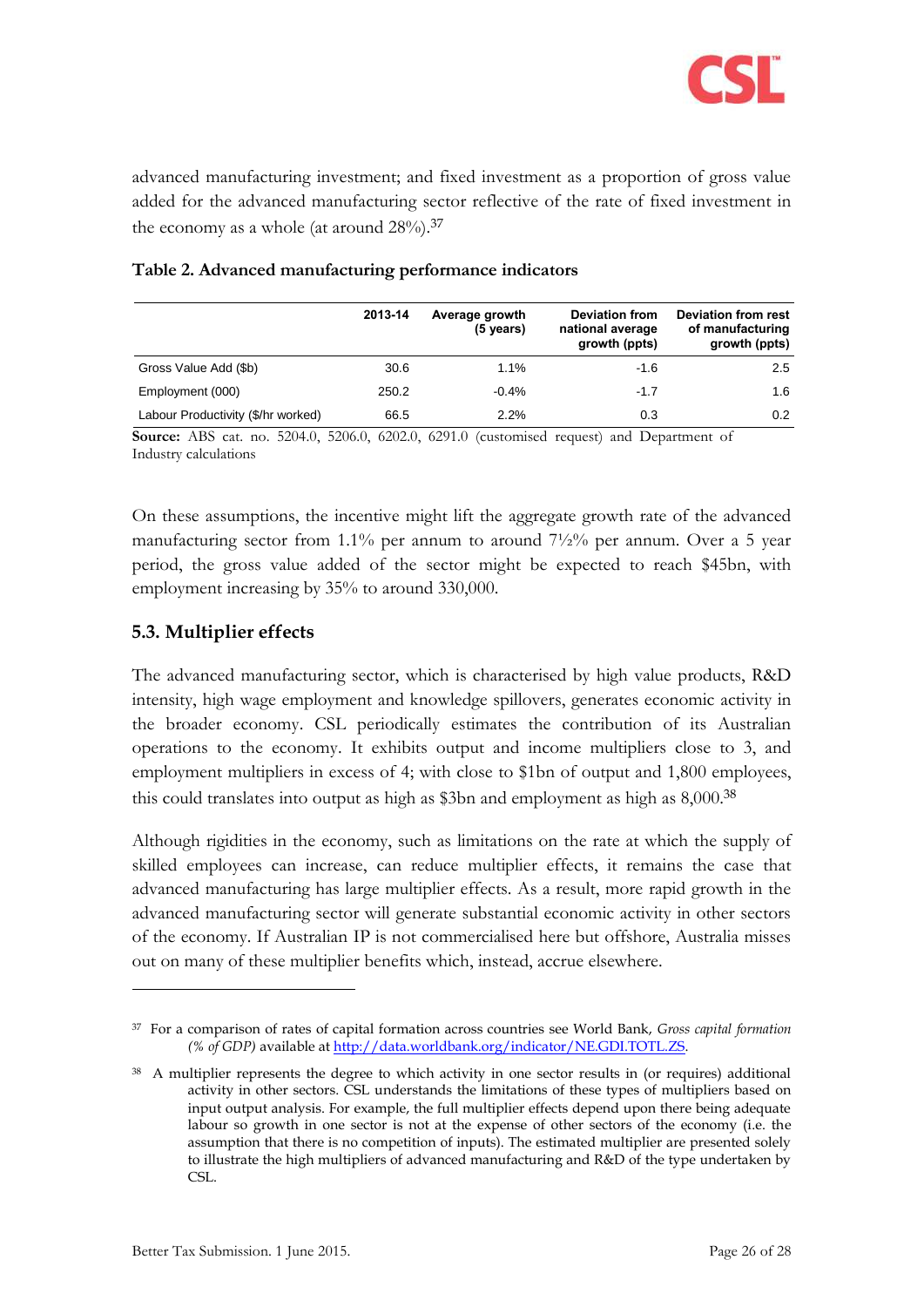

#### <span id="page-26-0"></span>**5.4. Australia's perennial commercialisation challenge**

Australia has a poor track record in commercialising IP. As AAMRI stated, in respect of the medical research sector:<sup>39</sup>

*Australia has a proven ability to produce world-class biomedical research; we are among the top five countries when measuring scientific articles produced per capita – well ahead of the UK and US – and produce 3% of the world's medical research publications….However, Australia's commercial translation of government funded research is poor by international standards.*

CSL believes that the high corporate tax rate in Australia represents a particular impediment to the commercialisation of IP through advanced manufacturing which, under standard tax accounting, is characterised by high profit margins. The Advanced Manufacturing Tax incentive would, CSL believes, markedly increase commercialisation from Australia.

#### <span id="page-26-1"></span>**5.5. Summary**

CSL believes that investment in the Australian advanced manufacturing sector is uniquely sensitive to corporate tax rates due to its large returns on intangible assets, particularly intellectual property, and to high levels of global footloose investment. It is therefore reasonable to expect that the Advanced Manufacturing Tax, which reduces the tax rate from 30% to 10% on new investment in the sector, would yield substantial growth and high wage employment, and markedly improve the prospects of commercialising Australian IP into global markets.

If the incentive is effective in applying only to new footloose investment, it would not reduce revenue to the Treasury. Rather, the increased growth in output and employment in the sector might be expected to increase government revenues.

<sup>39</sup> Association of Australian Medical Research Institutes (July 2012) *Enhancing the Commercialisation Outcomes of Health and Medical Research*.